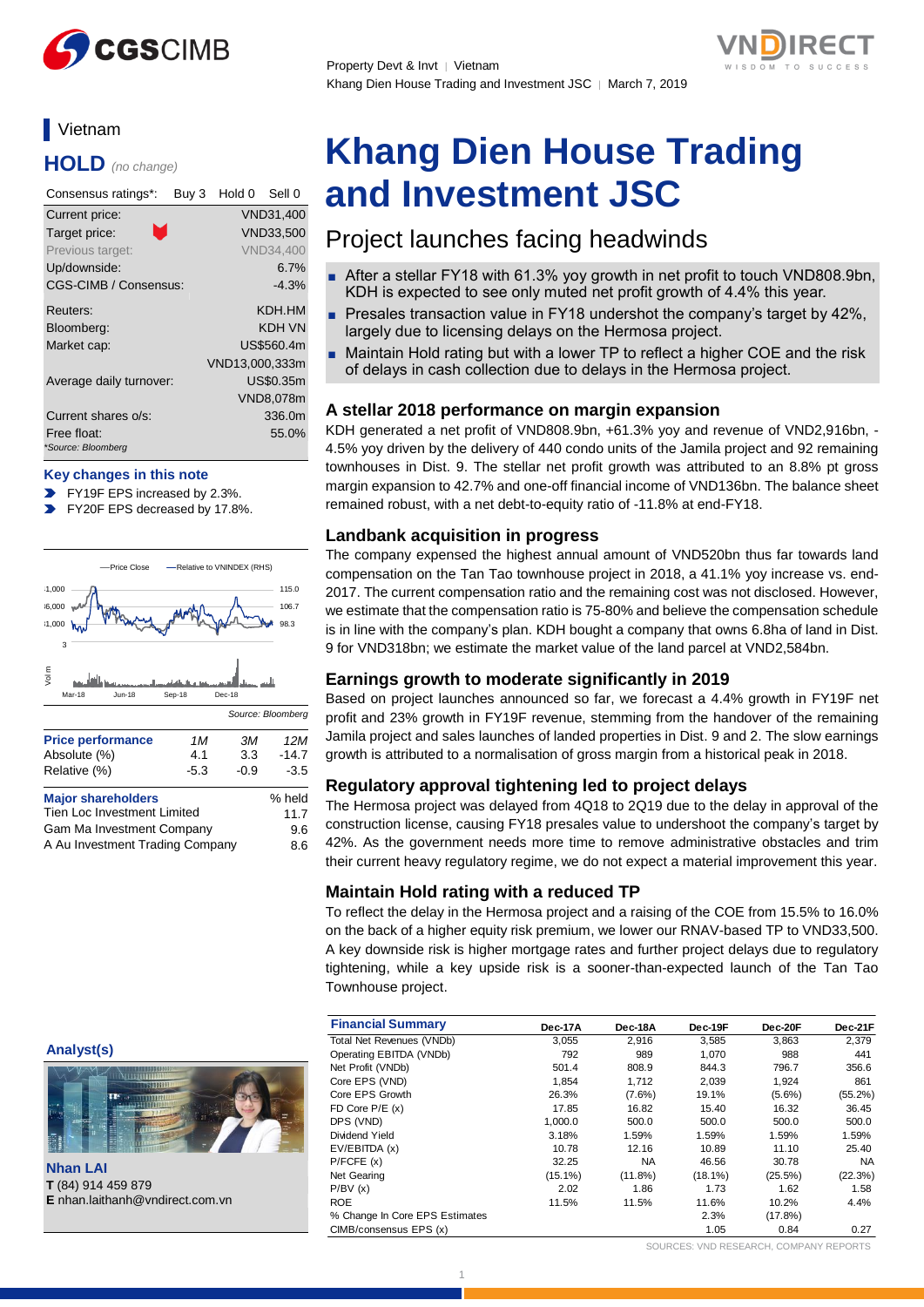



# Project launches facing headwinds

# **A stellar 2018 performance led to a further strengthening of the balance sheet**

# **Net profit grew strongly**

The company recorded an FY18 revenue of VND2,916.6bn (-4.5%, yoy) and net profit of VND808.9bn (+61.3% yoy) on the back of the handover of 440 condo units from the Jamila project, the remaining 92 units of landed houses from the Venica, Lucasta, Merita, Rosita and Melosa projects, and the land lots in the Phong Phu 4 project. Weak revenue performance could be attributed to the fact that landed property handover volumes in the year only touched 92 units versus 452 units in FY17 (mostly from the Rosita project) and industrial park leasing revenue dried up (lack of industrial park space to lease). Earnings, nonetheless, skyrocketed due to a combination of an 8.8% pt expansion in gross margin and also due to a 201.9% rise in financial income due to one-off gains worth VND136bn, of which VND24bn was realised from the sale of a 14% stake in Big C supermarket (Unlisted) and VND112bn from the sale of a 50% stake in subsidiary Dat An, which owns 4.8ha of land.

Gross margin improvement was primarily driven by strong demand in the land lot and landed property markets which kept prices elevated. Gross margins on land lot sales are estimated to have exceeded 50%, due to the low historical land cost.

# **Healthy financial position**

The company's balance sheet improved further with a net debt-to-equity ratio of - 11.8% in FY18. Total outstanding debt reduced from VND1,655bn at end-FY17 to VND968bn at end-FY18. Of all the local listed property developers, only KDH and NLG have net cash positions. At the end of FY18, KDH and NLG had net debt-toequity ratios of -11.8% and -20.7%, respectively, while the industry average was around 25.6% (based on our estimates).

# **Land acquisition is tracking company's landbank development schedule**

# **The biggest compensation expense is for the Tan Tao townhouse project in FY2018**

The inventory balance of the Tan Tao townhouse project at end-2018 was VND1,786.6bn, +41% yoy of which around VND520.2bn comprise capitalised compensation expenses incurred in FY2018, the highest annual amount paid so far. Management has not provided any details of how much additional land area was compensated and how much was left. We estimate the compensation ratio to stand at 75-80% at end-FY2018, +5-10% pts yoy. We note that the land compensation cost per sq m for this additional area compensated is at least double that of the previous area that was compensated several years back. However, a steady appreciation in selling price expected going forward should offset this escalation in compensation costs. Nonetheless, this development supports our view in [our initiation report](https://static-02.vndirect.com.vn/uploads/prod/Vietnam-Real-Estate-Sector_initiation_20180823.pdf) that the company's management is rushing to complete the compensation process for the remaining BCI landbank in 2019-20F. Given that the compensation process for the BCI landbank has been progressing for eight years (2011-18), we believe KDH's management will be inclined to speed up the process because it wields more power now over BCI, following the increase in its ownership stake in BCI to 99.9% in Feb 18. We estimate that BCI's landbank accounts for roughly 95% of KDH's total landbank and around 75-80% of the total BCI landbank has already been compensated for.

# **6.8ha land area in Phu Huu Ward of District 9 added to landbank**

 $\mathcal{D}$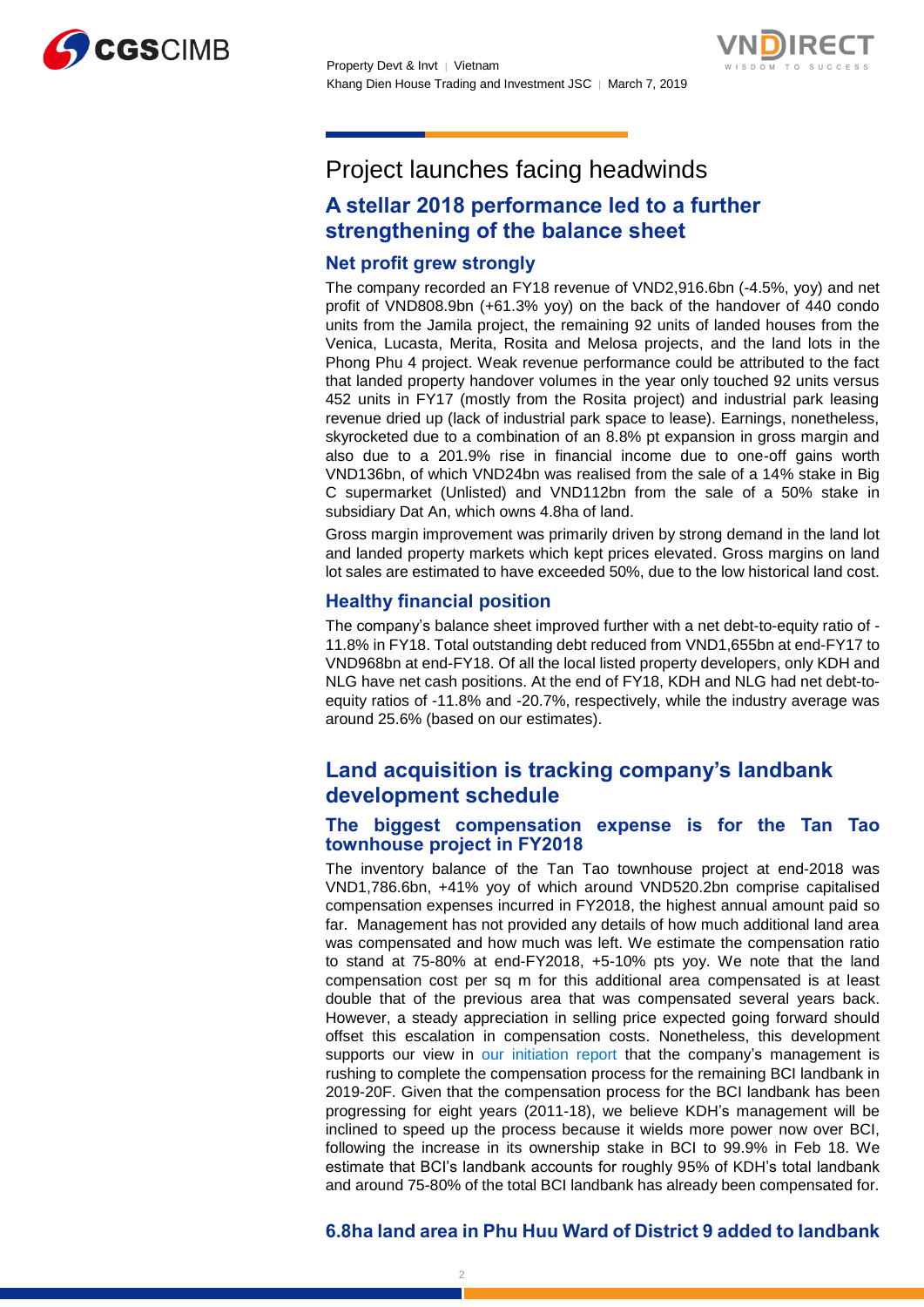

Property Devt & Invt │ Vietnam Khang Dien House Trading and Investment JSC ∣ March 7, 2019



KDH has bought a new company called Thuy Sinh for VND318bn. This company owns a 6.8ha land in Phu Huu Ward, District 9. Based on the purchase price, the 6.8ha land bank is effectively being purchased at VND4.6m/sq m, while the market price is estimated at VND38m-40m/sq m. No sale plan for this land parcel has been included in the pipeline for this year. We expect the company to monetise this land parcel in FY20. Furthermore, KDH states it has yet not consolidated Thuy Sinh in its balance sheet yet. There is no information on any liabilities that might have been assumed as a part of this acquisition.

# **Moderate earnings growth in FY19**

# **Strong revenue growth from the resumption of launches of landed property projects**

The company has so far not added any new projects into its launch and handover pipeline for 2019 vs. what was forecast in [our initiation report.](https://static-02.vndirect.com.vn/uploads/prod/Vietnam-Real-Estate-Sector_initiation_20180823.pdf) We maintain our project pipeline assumptions in FY19 as follows: launch of the Kim Phat, Thanh Phuc, and Binh Trung landed property projects in District 9 and delivery of 455 townhouses, equivalent to revenue of VND2,197bn in FY19F. We believe these handovers, together with the handover of the rest of the Jamila project, some land lots in Phong Phu 4 Residential project, and the An Duong Vuong project, will comprise most of its 2019F revenue. We expect 2019F project-related revenues to reach VND3,518bn,+23% over FY18.

**Figure 1: Delivery schedule of KDH's ongoing projects in FY19F, based on our estimates**

| <b>Project name</b>                                           | Location                                 | <b>Description</b> | Development<br>cost (VNDbn)            | FY19F<br>revenue<br>(VND bn) | <b>Delivery</b><br><b>Schedule</b> |
|---------------------------------------------------------------|------------------------------------------|--------------------|----------------------------------------|------------------------------|------------------------------------|
| Kim Phat                                                      | Phu Huu. Dist 9                          | 146 townhouses     | 402                                    | 613                          | 2019F                              |
| Thanh Phuc                                                    | Phu Huu. Dist 9                          | 150 townhouses     | 412                                    | 630                          | 2019F                              |
| <b>Binh Trung</b>                                             | Binh Trung, Dist 2 159 townhouses        |                    | 622                                    | 954                          | 2019F                              |
| Jamila                                                        | Phu Huu. Dist 9                          | 427 condo units    | 1.250                                  | 821                          | 2019F                              |
| Land lot in An Duong Vuong<br>Project and Phong Phu 4 Project | Binh Tan Dist,<br><b>Binh Chanh Dist</b> | 300 land lots      | 420                                    | 500                          | 2019F                              |
|                                                               |                                          |                    | COURCES LINID RESEARCH COMPANY REBORTS |                              |                                    |

SOURCES: VND RESEARCH, COMPANY REPORTS

# **Moderate bottom-line growth due to margin reversion from historical peak levels**

Blended gross margin cannot be maintained at the levels seen last year, in our view. In 2019, blended GPM is expected to fall to 37.5%, -5.2% pt from the historical peak in FY18 as the land lot sales (BCI land with low historical cost) will contribute a minor share to 2019 revenue while the new townhouse projects may not realise margins north of 45% as they are based on more recently-acquired, higher-cost land. Nonetheless, we believe margins will remain healthy with our forecasted 2019 GPM still 7.8% pt above the average blended gross margin of 29.7% realised over 2016-17.

Net profit growth is expected to be muted in 2019. The company will not enjoy one-off financial gains of VND136bn like what was seen in 2018. With blended GPM contraction and the absence of one-off gains, we project a 2019 net profit of VND844bn, +4.4% yoy. Core EPS would be VND2,039/share, +19.1% yoy.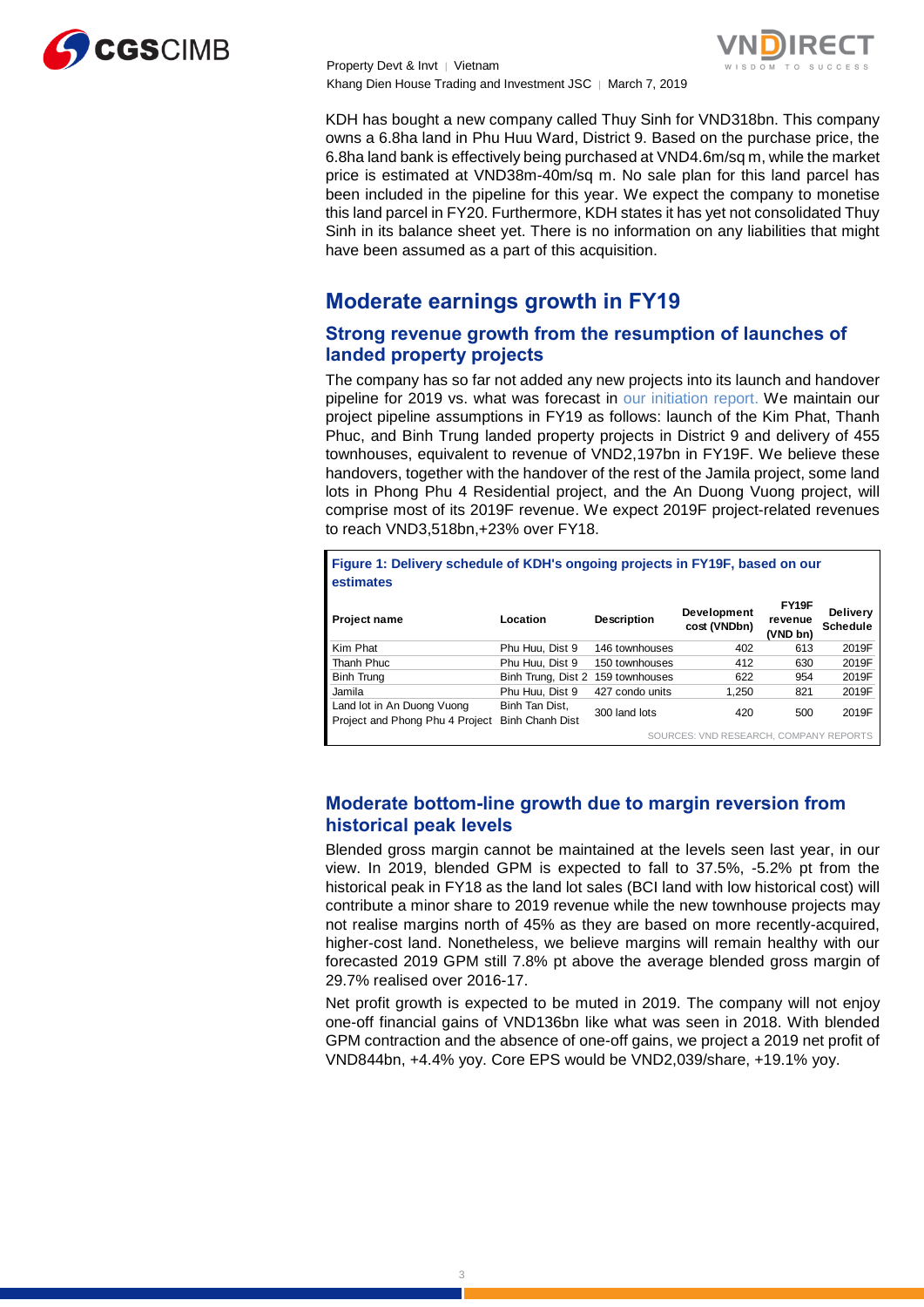

Property Devt & Invt │ Vietnam Khang Dien House Trading and Investment JSC | March 7, 2019



| Figure 2: Changes in our forecast (VND bn unless otherwise noted) |              |       |              |       |        |        |                                                                                                                                                                                                                 |
|-------------------------------------------------------------------|--------------|-------|--------------|-------|--------|--------|-----------------------------------------------------------------------------------------------------------------------------------------------------------------------------------------------------------------|
|                                                                   | Old forecast |       | New forecast |       | Change |        | <b>Comments</b>                                                                                                                                                                                                 |
|                                                                   | FY19F        | FY20F | FY19F        | FY20F | FY19F  | FY20F  |                                                                                                                                                                                                                 |
| Revenue                                                           | 4.029        | 4.612 | 3,585        | 3.863 | $-11%$ |        | Decreasing revenue of FY19 is dragged by less contribution of land lots revenue and<br>-16% the lack of industrial park lease revenue. The FY20 revenue is impacted by delays in<br>handover of Hermosa project |
| Gross profit                                                      | 1,390        | 1.607 | 1,345        | 1.291 | $-3%$  |        | Gross profit in FY19 is attributed to blended GM contraction as the land lot sales<br>-20% will contribute a minor share. Gross profit in FY20 is lacking of the profit from<br>Hermosa project due to delays   |
| EBIT                                                              | 1.046        | 1,206 | 1,070        | 988   | 2%     | $-18%$ | EBIT in FY19 is supported by lower selling and administration cost margin . EBIT in<br>FY20 is dragged by the lack of Hermosa revenue contribution                                                              |
| EBT                                                               | 1.036        | 1.217 | 1.059        | 998   | 2%     | $-18%$ |                                                                                                                                                                                                                 |
| Net profit                                                        | 826          | 970   | 844          | 797   | 2%     | $-18%$ |                                                                                                                                                                                                                 |
| Core EPS (VND)                                                    | 1,994        | 2.342 | 2,039        | 1.924 | 2%     | $-18%$ |                                                                                                                                                                                                                 |
|                                                                   |              |       |              |       |        |        | SOURCES: VND RESEARCH                                                                                                                                                                                           |

# **Stricter regulatory approval process to delay current projects**

# **Hermosa project delayed**

| Revenue                      |                                                                       | Old forecast | New forecast                    |              |                   | Change<br>Comments                                                                                                                                                                                                                                                                                                                                                                                                                                                                                                                      |                                                                                                                     |      |      |      |      |                                                                                                                                                                                  |
|------------------------------|-----------------------------------------------------------------------|--------------|---------------------------------|--------------|-------------------|-----------------------------------------------------------------------------------------------------------------------------------------------------------------------------------------------------------------------------------------------------------------------------------------------------------------------------------------------------------------------------------------------------------------------------------------------------------------------------------------------------------------------------------------|---------------------------------------------------------------------------------------------------------------------|------|------|------|------|----------------------------------------------------------------------------------------------------------------------------------------------------------------------------------|
|                              | FY19F                                                                 | FY20F        | FY19F                           | FY20F        | FY19F             | FY20F                                                                                                                                                                                                                                                                                                                                                                                                                                                                                                                                   |                                                                                                                     |      |      |      |      |                                                                                                                                                                                  |
|                              | 4,029                                                                 | 4,612        | 3,585                           | 3,863        | $-11%$            |                                                                                                                                                                                                                                                                                                                                                                                                                                                                                                                                         | handover of Hermosa project                                                                                         |      |      |      |      | Decreasing revenue of FY19 is dragged by less contribution of land lots revenue and<br>-16% the lack of industrial park lease revenue. The FY20 revenue is impacted by delays in |
| Gross profit                 | 1,390                                                                 | 1,607        | 1,345                           | 1,291        | $-3%$             | -20% will contribute a minor share. Gross profit in FY20 is lacking of the profit from                                                                                                                                                                                                                                                                                                                                                                                                                                                  | Gross profit in FY19 is attributed to blended GM contraction as the land lot sales<br>Hermosa project due to delays |      |      |      |      |                                                                                                                                                                                  |
| EBIT                         | 1,046                                                                 | 1,206        | 1,070                           | 988          | 2%                | $-18%$                                                                                                                                                                                                                                                                                                                                                                                                                                                                                                                                  | FY20 is dragged by the lack of Hermosa revenue contribution                                                         |      |      |      |      | EBIT in FY19 is supported by lower selling and administration cost margin. EBIT in                                                                                               |
| EBT                          | 1,036                                                                 | 1,217        | 1,059                           | 998          | 2%                | $-18%$                                                                                                                                                                                                                                                                                                                                                                                                                                                                                                                                  |                                                                                                                     |      |      |      |      |                                                                                                                                                                                  |
| Net profit<br>Core EPS (VND) | 826<br>1,994                                                          | 970<br>2,342 | 844<br>2,039                    | 797<br>1,924 | 2%<br>2%          | $-18%$<br>$-18%$                                                                                                                                                                                                                                                                                                                                                                                                                                                                                                                        |                                                                                                                     |      |      |      |      |                                                                                                                                                                                  |
|                              |                                                                       |              |                                 |              |                   |                                                                                                                                                                                                                                                                                                                                                                                                                                                                                                                                         |                                                                                                                     |      |      |      |      | SOURCES: VND RESEARCH                                                                                                                                                            |
|                              |                                                                       |              |                                 |              | projects          | Stricter regulatory approval process to delay current                                                                                                                                                                                                                                                                                                                                                                                                                                                                                   |                                                                                                                     |      |      |      |      |                                                                                                                                                                                  |
|                              |                                                                       |              |                                 |              |                   | <b>Hermosa project delayed</b>                                                                                                                                                                                                                                                                                                                                                                                                                                                                                                          |                                                                                                                     |      |      |      |      |                                                                                                                                                                                  |
|                              |                                                                       |              |                                 |              |                   | The Safira project was the only new launch in 2018. 800 units were sold out of a<br>total of 1,572 units, in line with management's plan. We estimate that FY18<br>presales value touched VND1,498bn, 42% lower than the company plan due to<br>the unexpected delay of the Hermosa project. The project has been delayed to<br>2Q19 as the construction license has not been approved in time. The delay<br>impacts our projected cash collection and revenue schedule in 2020F; we haircut<br>our 2020F forecasted revenue by -19.4%. |                                                                                                                     |      |      |      |      |                                                                                                                                                                                  |
|                              | Figure 3: 2019-2023 project pipeline of KDH (from launch to delivery) |              |                                 |              |                   |                                                                                                                                                                                                                                                                                                                                                                                                                                                                                                                                         |                                                                                                                     |      |      |      |      |                                                                                                                                                                                  |
| Project                      | Location                                                              |              | <b>Description</b>              |              | Land<br>site (ha) | Legal status                                                                                                                                                                                                                                                                                                                                                                                                                                                                                                                            | Development<br>cost (VNDbn)                                                                                         | 2018 | 2019 | 2020 | 2021 | 2022 2023-2030                                                                                                                                                                   |
| Sapphira                     | Phu Huu Ward, District 9 1,570 condo units                            |              |                                 |              | 2.7               | Compensated 100%                                                                                                                                                                                                                                                                                                                                                                                                                                                                                                                        | 1,800                                                                                                               |      |      |      |      |                                                                                                                                                                                  |
| Hermosa                      | <b>Binh Chanh District</b>                                            |              | 1,500 condo units<br>146 garden |              | 1.8               | Compensated 100%                                                                                                                                                                                                                                                                                                                                                                                                                                                                                                                        | 2,054                                                                                                               |      |      |      |      |                                                                                                                                                                                  |
| Kim Phat                     | Phu Huu Ward, District 9                                              |              | townhouses<br>150 garden        |              | 3.6               | Compensated 100%                                                                                                                                                                                                                                                                                                                                                                                                                                                                                                                        | 402                                                                                                                 |      |      |      |      |                                                                                                                                                                                  |
| Thanh Phuc                   | Phu Huu Ward, District 9<br>Binh Trung Dong Ward,                     |              | townhouses<br>159 garden        |              | 4.5               | Compensated 100%                                                                                                                                                                                                                                                                                                                                                                                                                                                                                                                        | 412                                                                                                                 |      |      |      |      |                                                                                                                                                                                  |
| <b>Binh Trung</b>            | District 2                                                            |              | townhouses                      |              | 5.7               | Compensated 100%                                                                                                                                                                                                                                                                                                                                                                                                                                                                                                                        | 622                                                                                                                 |      |      |      |      |                                                                                                                                                                                  |
| Corona                       | <b>Binh Chanh Dist</b>                                                |              | Garden townhouses               |              | 17.5              | Compensated 70%                                                                                                                                                                                                                                                                                                                                                                                                                                                                                                                         | 1,033                                                                                                               |      |      |      |      |                                                                                                                                                                                  |
| Phong Phu 2                  | Phong Phu Ward, Binh<br>Chanh Dist                                    |              | Residential Complex 132.9       |              |                   | Compensated 75-80%                                                                                                                                                                                                                                                                                                                                                                                                                                                                                                                      | 3,364                                                                                                               |      |      |      |      |                                                                                                                                                                                  |
|                              | Tan Tao A Ward, Binh<br><b>Tan Dist</b>                               |              | Residential Complex 330.1       |              |                   |                                                                                                                                                                                                                                                                                                                                                                                                                                                                                                                                         |                                                                                                                     |      |      |      |      |                                                                                                                                                                                  |
| Tan Tao<br>Townhouse         |                                                                       |              |                                 |              |                   | Compensated 70%                                                                                                                                                                                                                                                                                                                                                                                                                                                                                                                         | 7,708                                                                                                               |      |      |      |      |                                                                                                                                                                                  |

# **Tan Tao Townhouse project might not be affected by approval delays**

# **Valuation**

# **We maintain Hold on KDH with a reduced target price**  of VND33,500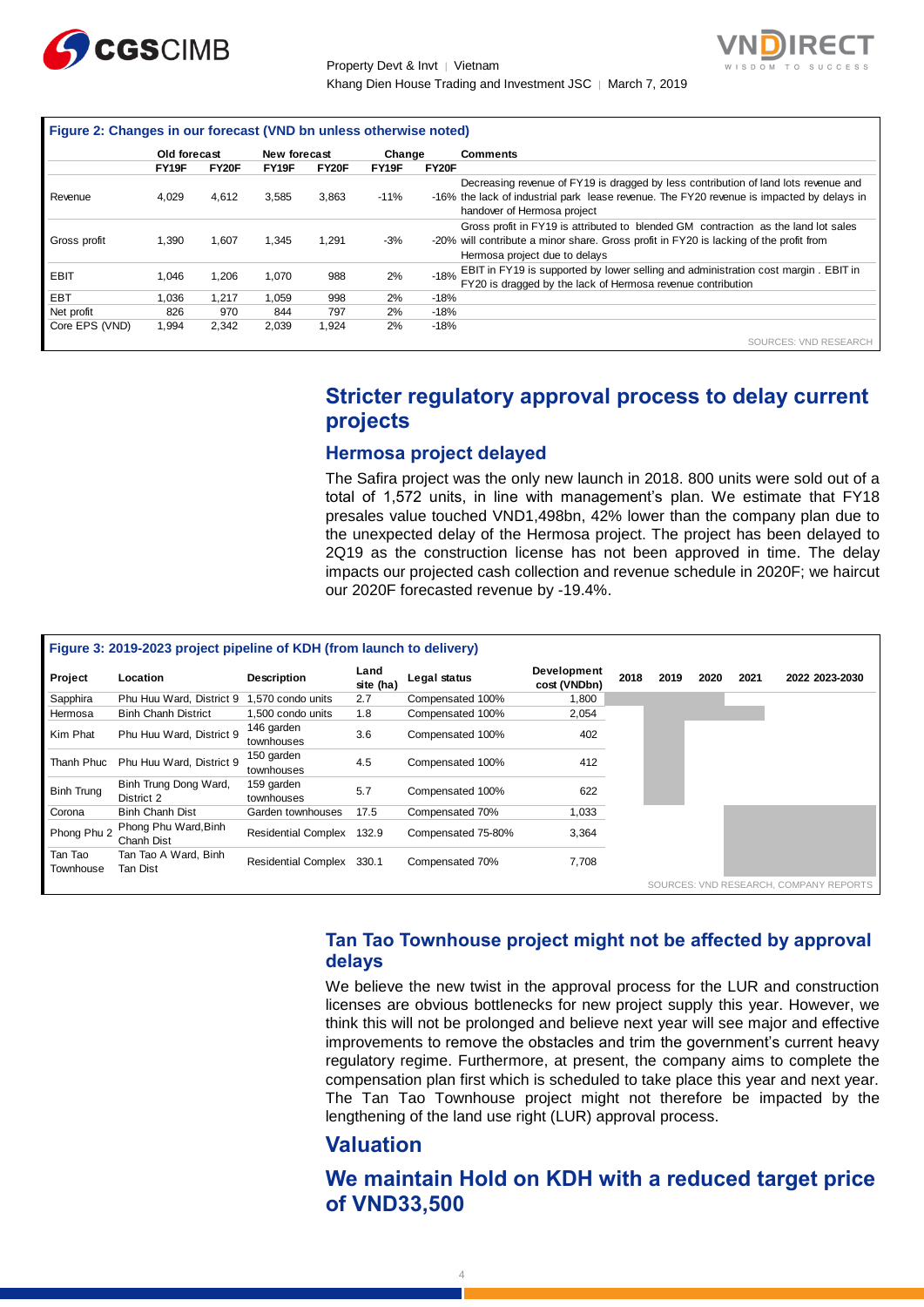

Property Devt & Invt │ Vietnam Khang Dien House Trading and Investment JSC | March 7, 2019



We raise our COE from 15.5% to 16.0% and shift out the cash flow realisation period of the Hermosa project from 2018-2020 to 2019-2021. Furthermore, since we do not have much information about the development plan for the newlyacquired landbank from BCI, we still maintain our simple development plan assuming two-storey houses to be built over 2-3 years to derive a fair value estimate of this landbank. We will review our earnings projections when more detailed information is available. We derive an RNAV target price of VND33,500, -2.7% vs our previous report. At this target price, the upside works out to 6.7%; therefore, we reiterate our Hold rating on the stock. Furthermore, KDH is trading at a premium 2019F P/E of 16.2 x, 26.6% higher than the average peer P/E of 12.8x.

|               |          | Figure 4: RNAV (end-2Q18F) and target price (based on our estimates) |                               |              |                                      |            |                                                                                                                                                             |
|---------------|----------|----------------------------------------------------------------------|-------------------------------|--------------|--------------------------------------|------------|-------------------------------------------------------------------------------------------------------------------------------------------------------------|
| Product       | Name     | <b>Commercial Project Name</b>                                       | BV as at<br>(VND bn) (VND bn) | 4Q18 Premium | <b>Fair value</b><br>(VND bn) Method |            | <b>Note</b>                                                                                                                                                 |
| Condo         | Sapphira | Sapphira Phu Huu                                                     | 204                           | 276          | 480                                  | <b>DCF</b> | We assume average selling price of VND25m per sq m for a<br>Net sellable area (NSA) 103,800 to be sold within 2018-19F<br>and be delivered within 2020F-21F |
| Condo         | Hermosa  | Hermosa Binh Chanh                                                   | 144                           | 160          | 304                                  | <b>DCF</b> | We assume average selling price of VND24m per sq m for a<br>NSA 102,900 to be sold within 2018-19F and be delivered<br>within 2020F-21F                     |
| Landed houses |          | Kim Phat                                                             | 231                           | 129          | 360                                  | <b>DCF</b> | We assume average selling price of VND42m per sq m for a<br>NSA 14,600 to be sold and delivered within 2019F                                                |
|               |          | Thanh Phuc                                                           | 233                           | 99           | 332                                  | <b>DCF</b> | We assume average selling price of VND42m per sq m for a<br>NSA 15,000 to be sold and delivered within 2019F                                                |
|               |          | <b>Binh Trung</b>                                                    | 331                           | 142          | 473                                  | <b>DCF</b> | We assume average selling price of VND60m per sq m for a<br>NSA 15,900 to be sold and delivered within 2019F                                                |
| Land lot      |          | Tan Tao Townhouse                                                    | 1,787                         | 2,187        | 3,973                                | <b>DCF</b> |                                                                                                                                                             |
|               |          | Phong Phu 2                                                          | 364                           | 2,764        | 3,129                                | <b>DCF</b> |                                                                                                                                                             |
|               |          | Corona                                                               | 450                           | 289          | 739                                  | <b>DCF</b> |                                                                                                                                                             |
|               |          | Remainder                                                            | 1,068                         | $\mathbf{r}$ | 1,068                                | <b>BV</b>  | As at 4Q18                                                                                                                                                  |
|               |          | <b>Total Project</b>                                                 | 5,464                         | 5,394        | 10,858                               |            |                                                                                                                                                             |
|               | Add:     |                                                                      |                               |              |                                      |            |                                                                                                                                                             |
|               |          | Cash and cash equivaler                                              | 1,835                         |              | 1,835                                |            |                                                                                                                                                             |
|               |          | Short-term investments                                               | 0                             |              | $\mathbf 0$                          |            |                                                                                                                                                             |
|               |          | Short-term account rece                                              |                               |              |                                      |            |                                                                                                                                                             |
|               |          | Other short-term assets                                              | 1,760                         |              | 1,760                                |            |                                                                                                                                                             |
|               |          |                                                                      | 36                            |              | 36                                   |            |                                                                                                                                                             |
|               |          | Long-term assets                                                     | 820                           |              | 820                                  |            |                                                                                                                                                             |
|               | Less:    |                                                                      |                               |              |                                      |            |                                                                                                                                                             |
|               |          | Net debt (exclude CB)                                                | 968                           |              | 968                                  |            |                                                                                                                                                             |
|               |          | Other liabilities                                                    | 443                           |              | 443                                  |            |                                                                                                                                                             |
|               |          | Minority interest                                                    | 35                            |              | 16                                   |            |                                                                                                                                                             |
|               |          | <b>RNAV</b>                                                          | 8,469                         | 5,394        | 13,882                               |            |                                                                                                                                                             |
|               |          | Shares outstanding                                                   | 414,023,036                   |              | 414,023,036                          |            |                                                                                                                                                             |
|               |          | RNAV (VND/share)                                                     |                               |              | 33,529                               |            |                                                                                                                                                             |
|               |          | Target price (VND/share)                                             |                               |              | 33,500                               |            |                                                                                                                                                             |

**Peer comparison**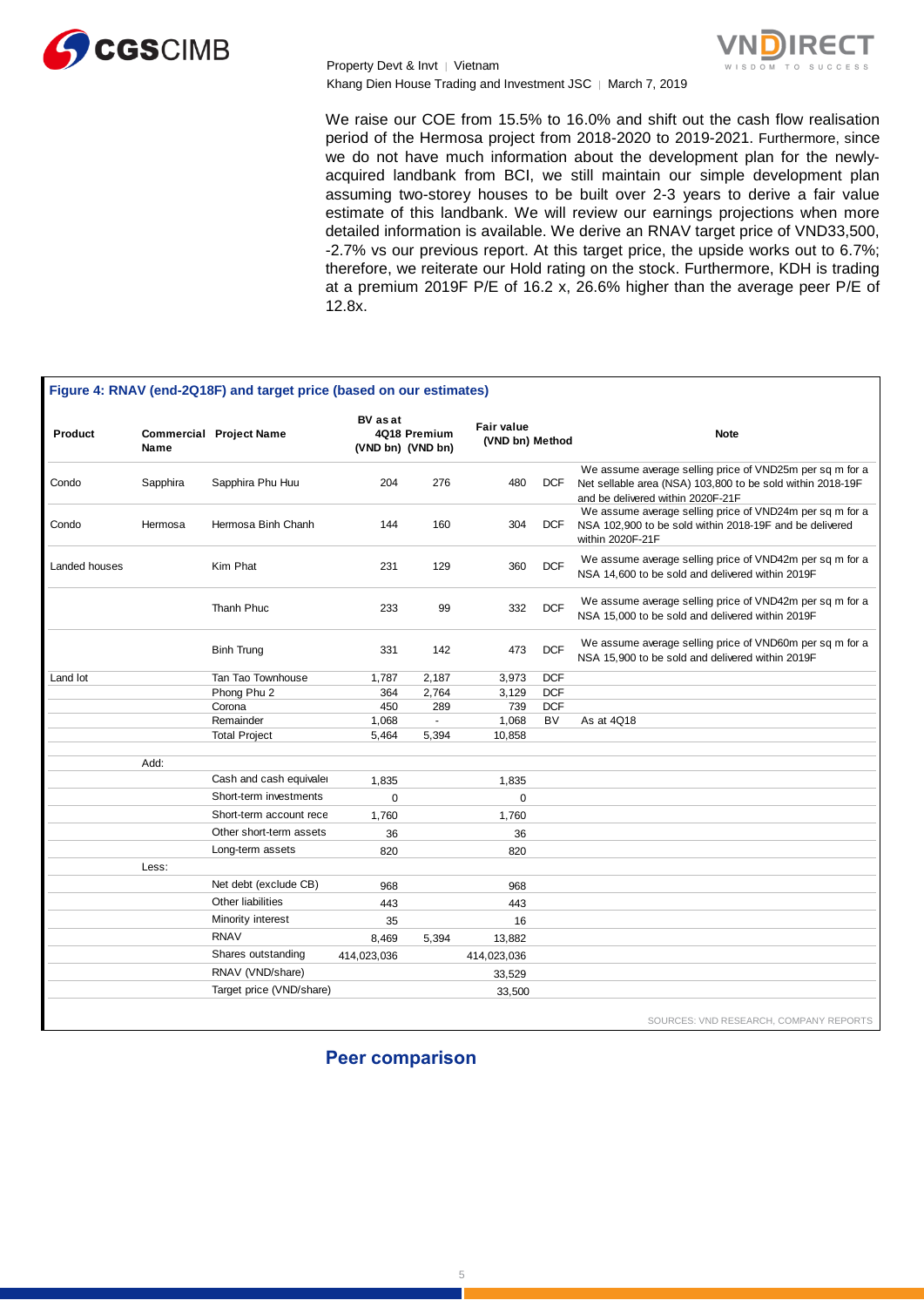

Property Devt & Invt | Vietnam Khang Dien House Trading and Investment JSC | March 7, 2019



|  |  |  |  | <b>Figure 5: Peer comparison</b> |
|--|--|--|--|----------------------------------|
|--|--|--|--|----------------------------------|

|                                                                                                                                               |               | Share  | <b>TP</b> |             | Land   |                 |            | P/E(x) |       |      | P/B(x) |       |       | <b>ROE (%)</b> |     | <b>Dividend</b><br>yield (%) | <b>Net</b> |
|-----------------------------------------------------------------------------------------------------------------------------------------------|---------------|--------|-----------|-------------|--------|-----------------|------------|--------|-------|------|--------|-------|-------|----------------|-----|------------------------------|------------|
| <b>Company Name</b>                                                                                                                           | <b>Ticker</b> | price  | (VND)     | Recom.      |        | bank Market Cap |            |        |       |      |        |       |       |                |     |                              | gearing    |
|                                                                                                                                               |               | (VND)  |           |             | (ha)   | (US\$ m)        | <b>TTM</b> | 2019F  | 2020F | Cur. | 2019F  | 2020F | 2019F | 2020F          |     | 2019F 2020F                  | $(\%)$     |
| <b>VINHOMES JSC</b>                                                                                                                           | <b>VHM VN</b> | 91,800 | <b>NR</b> | <b>NR</b>   | 16,110 | 13,197          | 20.2       | 17.4   | 12.1  | 7.1  | 4.9    | 3.4   | 32.0  | 32.5           | N/A | 1.2                          | 56.9       |
| NO VA LAND INVES                                                                                                                              | <b>NVL VN</b> | 57.000 | <b>NR</b> | NR.         | 623    | 2,276           | 16.5       | 15.8   | 16.0  | 2.7  | 2.5    | N/A   | 16.9  | 15.1           | N/A | N/A                          | 75.7       |
| <b>KHANG DIEN HOUSE</b>                                                                                                                       | KDH VN        | 31.400 | 33.500    | <b>HOLD</b> | 499    | 558             | 15.6       | 16.2   | 13.7  | 1.9  | 1.9    | 1.6   | 12.0  | 12.4           | 2.1 | 1.6                          | (11.8)     |
| DAT XANH GROUP                                                                                                                                | DXG VN        | 25.850 | <b>NR</b> | NR.         | 702    | 388             | 7.6        | 6.9    | 6.1   | 1.8  | 1.3    | N/A   | 23.1  | 22.1           | 1.9 | N/A                          | 21.4       |
| PHAT DAT REAL ES                                                                                                                              | <b>PDR VN</b> | 26,800 | <b>NR</b> | <b>NR</b>   | 216    | 306             | 11.3       | N/A    | N/A   | 2.1  | N/A    | N/A   | N/A   | N/A            | N/A | N/A                          | (5.4)      |
| VAN PHU - INVEST                                                                                                                              | <b>VPI VN</b> | 41.050 | <b>NR</b> | <b>NR</b>   | 237    | 282             | 15.6       | N/A    | N/A   | 2.9  | N/A    | N/A   | N/A   | N/A            | N/A | N/A                          | 85.6       |
| <b>NAM LONG INVESTM</b>                                                                                                                       | <b>NLG VN</b> | 26,900 | 37.700    | <b>ADD</b>  | 400    | 276             | 7.2        | 7.5    | 4.4   | 1.3  | 1.3    | N/A   | 18.9  | 23.9           | 1.8 | 1.7                          | (20.7)     |
| <b>HAI PHAT INVESTM</b>                                                                                                                       | <b>HPX VN</b> | 23,600 | <b>NR</b> | <b>NR</b>   | 3,158  | 203             | 10.4       | N/A    | N/A   | 1.9  | N/A    | N/A   | N/A   | N/A            | N/A | N/A                          | 70.4       |
| DEVELOPMENT INVE                                                                                                                              | <b>DIG VN</b> | 17.150 | <b>NR</b> | <b>NR</b>   | 158    | 221             | 14.4       | N/A    | N/A   | 1.5  | N/A    | N/A   | N/A   | N/A            | N/A | N/A                          | 27.7       |
| LDG INVESTMENT J                                                                                                                              | <b>LDG VN</b> | 14.800 | <b>NR</b> | <b>NR</b>   | N/A    | 121             | 4.9        | N/A    | N/A   | 1.1  | N/A    | N/A   | N/A   | N/A            | N/A | N/A                          | (16.7)     |
| <b>SAI GON THUONG</b>                                                                                                                         | <b>SCR VN</b> | 7.810  | <b>NR</b> | <b>NR</b>   | N/A    | 114             | 10.5       | N/A    | N/A   | 0.6  | N/A    | N/A   | N/A   | N/A            | N/A | N/A                          | 46.3       |
| <b>NBB INVESTMENT</b>                                                                                                                         | <b>NBB VN</b> | 18.700 | <b>NR</b> | <b>NR</b>   | N/A    | 81              | 13.0       | N/A    | N/A   | 1.0  | N/A    | N/A   | N/A   | N/A            | N/A | N/A                          | 13.8       |
| QCGL                                                                                                                                          | QCG VN        | 5.020  | <b>NR</b> | <b>NR</b>   | N/A    | 59              | 14.5       | N/A    | N/A   | 0.4  | N/A    | N/A   | N/A   | N/A            | N/A | N/A                          | 10.7       |
| THU DUC HOUSING                                                                                                                               | <b>TDH VN</b> | 12.000 | <b>NR</b> | <b>NR</b>   | N/A    | 42              | 5.6        | N/A    | N/A   | 0.6  | N/A    | N/A   | N/A   | N/A            | N/A | N/A                          | 29.2       |
| <b>FIRST REAL JSC</b>                                                                                                                         | FIR VN        | 42.400 | <b>NR</b> | NR.         | N/A    | 24              | 7.2        | N/A    | N/A   | 2.5  | N/A    | N/A   | N/A   | N/A            | N/A | N/A                          | 8.8        |
| <b>NETLAND REAL EST</b>                                                                                                                       | NRC VN        | 27.400 | <b>NR</b> | <b>NR</b>   | N/A    | 14              | 6.8        | N/A    | N/A   | 2.4  | N/A    | N/A   | N/A   | N/A            | N/A | N/A                          | 17.7       |
|                                                                                                                                               |               |        |           |             |        |                 |            |        |       |      |        |       |       |                |     |                              |            |
| Simple average                                                                                                                                |               |        |           |             |        |                 | 11.3       | 12.8   | 10.5  | 2.0  | 2.4    | 2.5   | 20.6  | 21.2           | 1.9 | 1.5                          | 25.6       |
| Simple average (excluding VHM)                                                                                                                |               |        |           |             |        |                 | 10.7       | 11.6   | 10.0  | 1.6  | 1.7    | 1.6   | 17.7  | 18.4           | 1.9 | 1.6                          | 23.5       |
| <b>Median</b>                                                                                                                                 |               |        |           |             |        |                 | 10.9       | 15.8   | 12.1  | 1.8  | 1.9    | 2.5   | 18.9  | 22.1           | 1.9 | 1.6                          | 19.6       |
| All prices are based on the closing prices on 6 Mar 2019. All estimates for Non-rated (NR) stocks are based on Bloomberg consensus estimates. |               |        |           |             |        |                 |            |        |       |      |        |       |       |                |     |                              |            |

SOURCES: VND RESEARCH, BLOOMBERG, COMPANY REPORT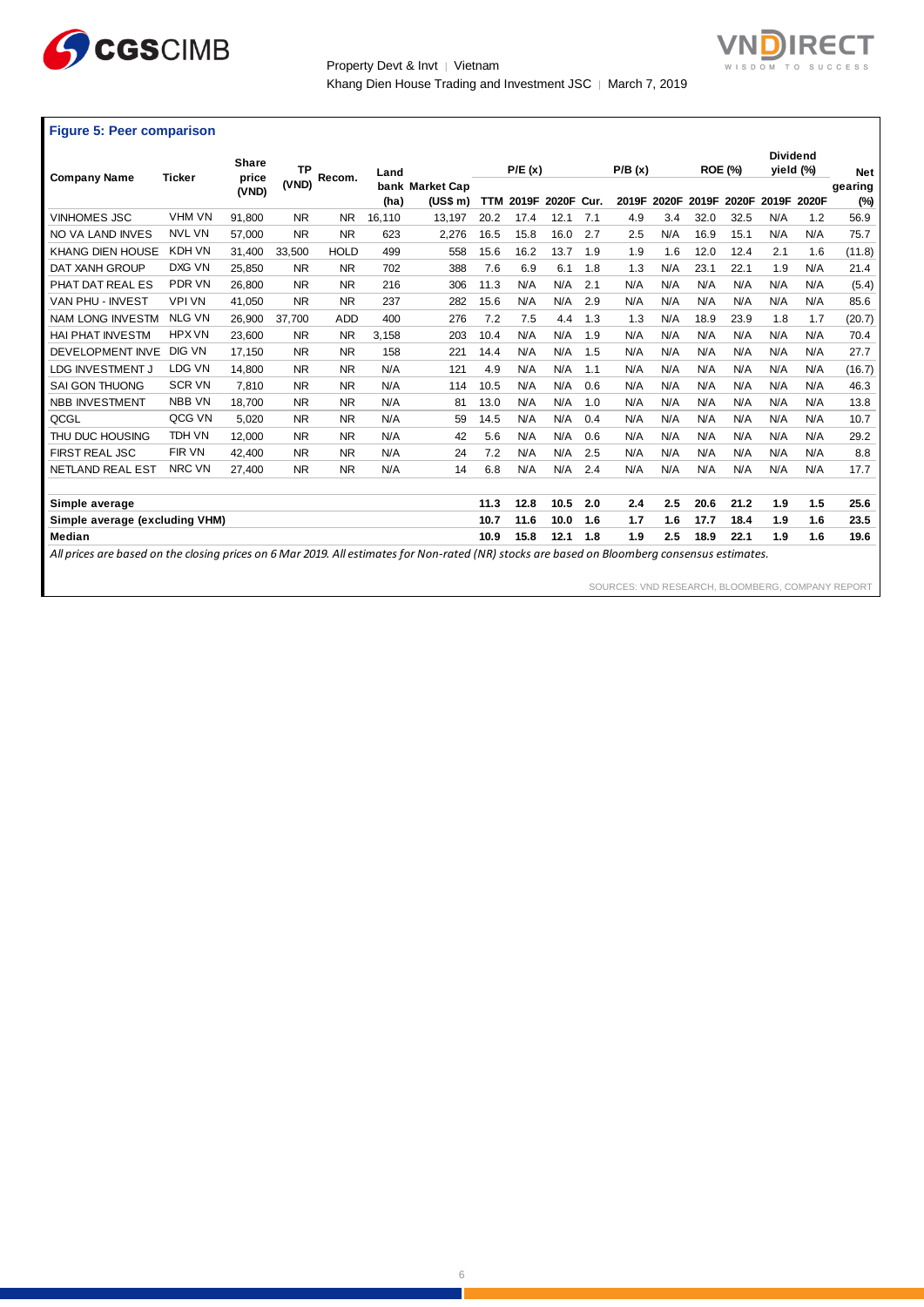



### **BY THE NUMBERS**



#### **Profit & Loss**

| (VNDb)                                    | Dec-17A  | Dec-18A  | Dec-19F  | $Dec-20F$ | Dec-21F     |
|-------------------------------------------|----------|----------|----------|-----------|-------------|
| <b>Total Net Revenues</b>                 | 3,055    | 2,916    | 3,585    | 3,863     | 2,379       |
| <b>Gross Profit</b>                       | 1,036    | 1,245    | 1,345    | 1,291     | 634         |
| <b>Operating EBITDA</b>                   | 792      | 989      | 1,070    | 988       | 441         |
| Depreciation And Amortisation             | 0        | $\Omega$ | $\Omega$ | $\Omega$  | $\Omega$    |
| <b>Operating EBIT</b>                     | 792      | 989      | 1,070    | 988       | 441         |
| Financial Income/(Expense)                | (53)     | (23)     | (20)     | 1         |             |
| Pretax Income/(Loss) from Assoc.          | 8        | (21)     | 9        | 9         | 10          |
| Non-Operating Income/(Expense)            | (19)     | 136      | $\Omega$ | $\Omega$  | $\Omega$    |
| Profit Before Tax (pre-EI)                | 728      | 1,081    | 1,059    | 998       | 451         |
| <b>Exceptional Items</b>                  |          |          |          |           |             |
| <b>Pre-tax Profit</b>                     | 728      | 1,081    | 1,059    | 998       | 451         |
| <b>Taxation</b>                           | (170)    | (271)    | (213)    | (200)     | (94)        |
| Exceptional Income - post-tax             |          |          |          |           |             |
| <b>Profit After Tax</b>                   | 558      | 810      | 846      | 798       | 357         |
| Minority Interests                        | (57)     | (1)      | (2)      | (2)       | (1)         |
| Pref. & Special Div                       | $\Omega$ | 0        | $\Omega$ | $\Omega$  | $\mathbf 0$ |
| FX Gain/(Loss) - post tax                 |          |          |          |           |             |
| Other Adjustments - post-tax              |          |          |          |           |             |
| <b>Net Profit</b>                         | 501      | 809      | 844      | 797       | 357         |
| <b>Recurring Net Profit</b>               | 501      | 700      | 844      | 797       | 357         |
| <b>Fully Diluted Recurring Net Profit</b> | 501      | 700      | 844      | 797       | 357         |

#### **Cash Flow**

| (VNDb)                             | <b>Dec-17A</b> | Dec-18A        | Dec-19F | Dec-20F | Dec-21F |
|------------------------------------|----------------|----------------|---------|---------|---------|
| <b>EBITDA</b>                      | 792            | 989            | 1.070   | 988     | 441     |
| Cash Flow from Invt & Assoc        |                |                |         |         |         |
| Change In Working Capital          | 204            | (1,036)        | (129)   | 152     | (425)   |
| <b>Straight Line Adjustment</b>    |                |                |         |         |         |
| (Incr)/Decr in Total Provisions    | $\overline{7}$ | $\overline{7}$ | 8       | 8       | 8       |
| Other Non-Cash (Income)/Expense    | (29)           | (31)           | (33)    | (34)    | (36)    |
| <b>Other Operating Cashflow</b>    | (211)          | 121            | 70      | (19)    | 91      |
| Net Interest (Paid)/Received       | (53)           | (23)           | (20)    |         |         |
| Tax Paid                           | (113)          | (271)          | (213)   | (200)   | (94)    |
| <b>Cashflow From Operations</b>    | 597            | (243)          | 753     | 896     | (13)    |
| Capex                              | (61)           | (2)            | (2)     | (2)     | (2)     |
| Disposals Of FAs/subsidiaries      | $\overline{2}$ | 326            |         |         |         |
| Disposals of Investment Properties |                |                |         |         |         |
| Acq. Of Subsidiaries/investments   |                |                |         |         |         |
| <b>Other Investing Cashflow</b>    | (23)           |                |         |         |         |
| <b>Cash Flow From Investing</b>    | (82)           | 324            | (2)     | (2)     | (2)     |
| Debt Raised/(repaid)               | (237)          | (572)          | (472)   | (472)   | O       |
| Proceeds From Issue Of Shares      | 1.488          |                |         |         |         |
| Shares Repurchased                 |                |                |         |         |         |
| Dividends Paid                     | (234)          | (126)          | (207)   | (207)   | (207)   |
| <b>Preferred Dividends</b>         |                |                |         |         |         |
| Other Financing Cashflow           |                |                |         |         |         |
| <b>Cash Flow From Financing</b>    | 1,017          | (698)          | (679)   | (679)   | (207)   |

SOURCES: CGS-CIMB RESEARCH, COMPANY REPORTS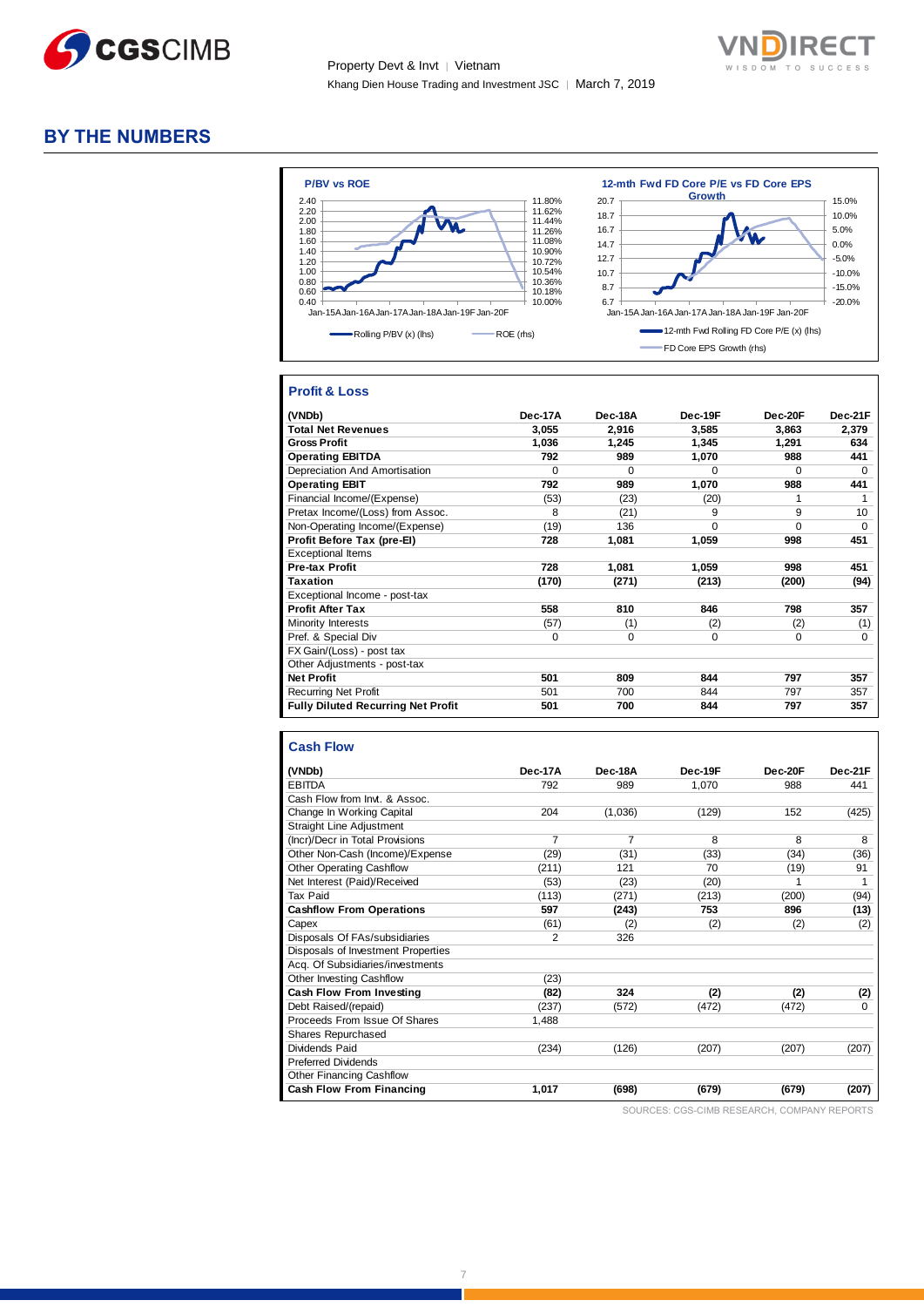

Property Devt & Invt | Vietnam Khang Dien House Trading and Investment JSC | March 7, 2019



# **BY THE NUMBERS… cont'd**

| <b>Balance Sheet</b>                       |          |          |          |          |          |
|--------------------------------------------|----------|----------|----------|----------|----------|
| (VNDb)                                     | Dec-17A  | Dec-18A  | Dec-19F  | Dec-20F  | Dec-21F  |
| <b>Total Cash And Equivalents</b>          | 2.590    | 1.977    | 2.049    | 2.265    | 2.043    |
| Properties Under Development               |          |          |          |          |          |
| <b>Total Debtors</b>                       | 784      | 918      | 952      | 988      | 1.024    |
| Inventories                                | 4.858    | 5.765    | 6.515    | 6.552    | 4.850    |
| <b>Total Other Current Assets</b>          | 877      | 1.002    | 779      | 623      | 451      |
| <b>Total Current Assets</b>                | 9.109    | 9,662    | 10.295   | 10.428   | 8.368    |
| <b>Fixed Assets</b>                        | 30       | 26       | 26       | 26       | 26       |
| <b>Total Investments</b>                   | 5        | 6        | 6        | 7        | 7        |
| <b>Intangible Assets</b>                   | $\Omega$ | $\Omega$ | $\Omega$ | $\Omega$ | $\Omega$ |
| <b>Total Other Non-Current Assets</b>      | 570      | 619      | 668      | 722      | 777      |
| <b>Total Non-current Assets</b>            | 606      | 651      | 701      | 755      | 810      |
| Short-term Debt                            | 184      | 624      | 624      | 152      | 152      |
| Current Portion of Long-Term Debt          |          |          |          |          |          |
| <b>Total Creditors</b>                     | 54       | 55       | 57       | 57       | $\Omega$ |
| <b>Other Current Liabilities</b>           | 1.577    | 1.706    | 2.136    | 2.206    | $\Omega$ |
| <b>Total Current Liabilities</b>           | 1.815    | 2.386    | 2.817    | 2,414    | 152      |
| <b>Total Long-term Debt</b>                | 1.471    | 530      | 58       | 58       | 58       |
| Hybrid Debt - Debt Component               |          |          |          |          |          |
| <b>Total Other Non-Current Liabilities</b> | 237      | 406      | 568      | 653      | 732      |
| <b>Total Non-current Liabilities</b>       | 1.708    | 936      | 626      | 711      | 790      |
| <b>Total Provisions</b>                    | $\Omega$ | $\Omega$ | $\Omega$ | $\Omega$ | $\Omega$ |
| <b>Total Liabilities</b>                   | 3.524    | 3.321    | 3.442    | 3.125    | 942      |
| <b>Shareholders' Equity</b>                | 5.214    | 6.974    | 7,534    | 8.037    | 8.213    |
| Minority Interests                         | 977      | 18       | 19       | 21       | 22       |
| <b>Total Equity</b>                        | 6,191    | 6.991    | 7,553    | 8.058    | 8,235    |
|                                            |          |          |          |          |          |

#### **Key Ratios**

|                                  | Dec-17A | Dec-18A   | Dec-19F | Dec-20F | Dec-21F    |
|----------------------------------|---------|-----------|---------|---------|------------|
| Revenue Growth                   | (22.3%) | $(4.5\%)$ | 22.9%   | 7.8%    | $(38.4\%)$ |
| Operating EBITDA Growth          | 15.0%   | 24.9%     | 8.1%    | (7.7%)  | $(55.4\%)$ |
| Operating EBITDA Margin          | 25.9%   | 33.9%     | 29.8%   | 25.6%   | 18.5%      |
| Net Cash Per Share (VND)         | 2.781   | 1.987     | 3.302   | 4.962   | 4.426      |
| BVPS (VND)                       | 15.518  | 16.843    | 18.197  | 19.412  | 19.837     |
| Gross Interest Cover             | 6.34    | 9.27      | 15.67   | 25.32   | 11.30      |
| <b>Effective Tax Rate</b>        | 23.3%   | 25.1%     | 20.1%   | 20.0%   | 20.8%      |
| Net Dividend Payout Ratio        | 46.7%   | 24.0%     | 24.5%   | 26.0%   | 58.0%      |
| <b>Accounts Receivables Days</b> | 66.81   | 53.42     | 47.74   | 46.11   | 77.49      |
| <b>Inventory Days</b>            | 857     | 1.160     | 1.000   | 930     | 1,192      |
| <b>Accounts Payables Days</b>    | 12.13   | 11.90     | 9.09    | 8.08    | 5.94       |
| <b>ROIC</b> (%)                  | 13.9%   | 18.0%     | 16.3%   | 14.6%   | 6.6%       |
| ROCE (%)                         | 12.2%   | 15.1%     | 13.7%   | 12.5%   | 5.8%       |
| Return On Average Assets         | 6.92%   | 8.32%     | 8.13%   | 7.19%   | 3.50%      |

# **Key Drivers**

|                                      | Dec-17A  | Dec-18A  | Dec-19F   | Dec-20F   | Dec-21F |
|--------------------------------------|----------|----------|-----------|-----------|---------|
| Unbooked Presales (m) (VND)          | 1.596.0  | 1.269.2  | 3.692.8   | 2.308.7   | N/A     |
| Unbooked Presales (area: m sm)       | 62.573.0 | 92.296.5 | 204.747.0 | 112.857.0 | N/A     |
| Unbooked Presales (units)            | 867.0    | 784.8    | 2.319.5   | 1,500.0   | N/A     |
| Unsold attrib. landbank (area: m sm) | N/A      | N/A      | N/A       | N/A       | N/A     |
| Gross Margins (%)                    | 33.9%    | 42.7%    | 37.5%     | 33.4%     | 26.7%   |
| Contracted Sales ASP (per Sm) (VND)  | N/A      | N/A      | N/A       | N/A       | N/A     |
| Residential EBIT Margin (%)          | 25.9%    | 33.9%    | 29.8%     | 25.6%     | 18.5%   |
| Investment rev / total rev (%)       | 8.6%     | 1.9%     | 1.9%      | 1.8%      | 3.0%    |
| Residential rev / total rev (%)      | 91.4%    | 98.1%    | 98.1%     | 98.2%     | 97.0%   |
| Invt. properties rental margin (%)   | 50.4%    | 50.4%    | 50.4%     | 50.4%     | 50.4%   |
| SG&A / Sales Ratio (%)               | 8.0%     | 8.8%     | 7.7%      | 7.8%      | 8.1%    |

SOURCES: CGS-CIMB RESEARCH, COMPANY REPORTS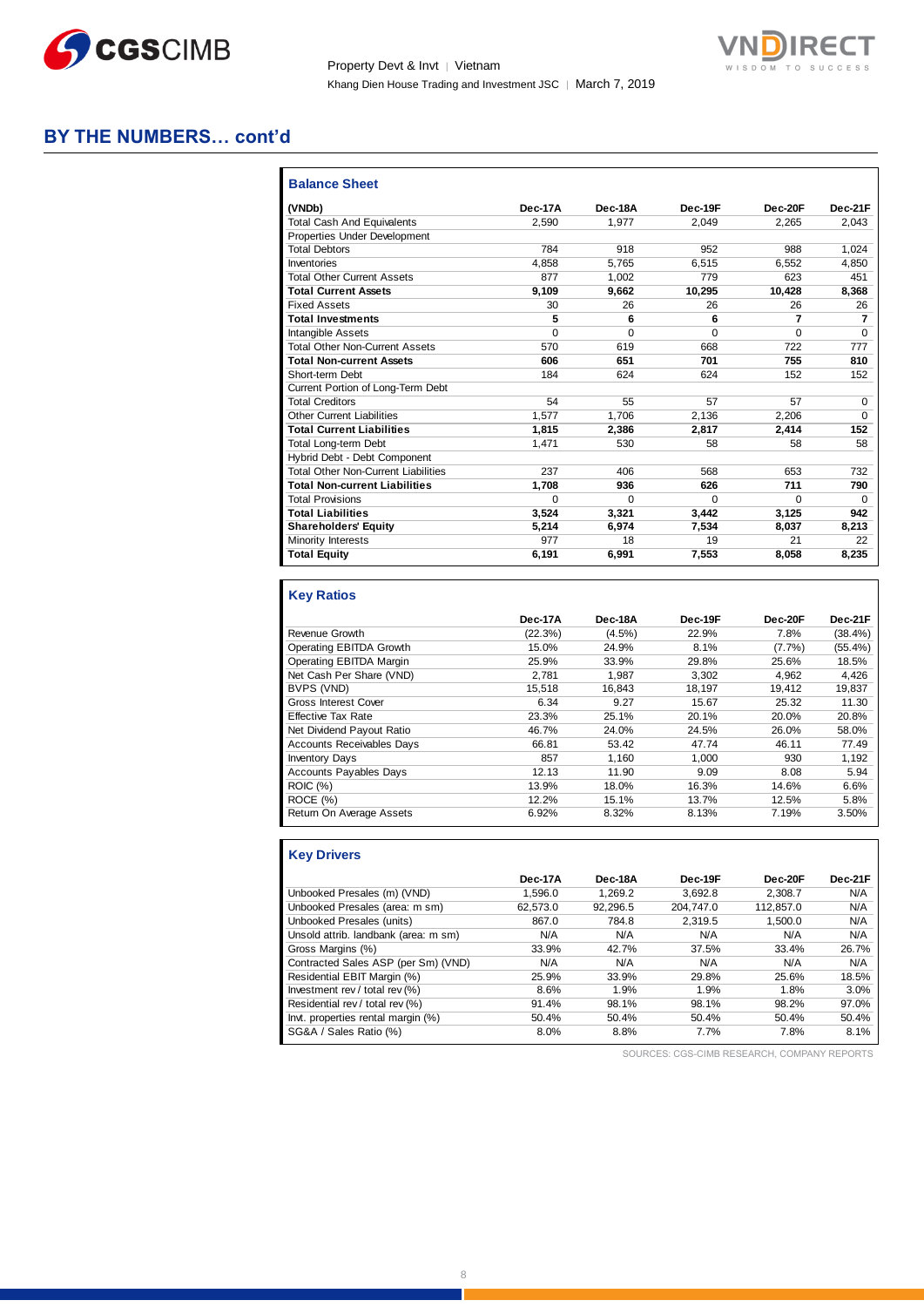



#### **DISCLAIMER**

The content of this report (including the views and opinions expressed therein, and the information comprised therein) has been prepared by and belongs to VNDIRECT Securities Corporation, and is distributed by CGS-CIMB or CIMB Investment Bank Berhad ("CIMB"), as the case may be, pursuant to an arrangement between VNDIRECT Securities Corporation and CGS-CIMB. VNDIRECT Securities Corporation is not an affiliate of CGS-CIMB or CIMB.

This report is not directed to, or intended for distribution to or use by, any person or entity who is a citizen or resident of or located in any locality, state, country or other jurisdiction where such distribution, publication, availability or use would be contrary to law or regulation.

By accepting this report, the recipient hereof represents and warrants that he is entitled to receive such report in accordance with the restrictions set forth below and agrees to be bound by the limitations contained herein (including the "Restrictions on Distributions" set out below). Any failure to comply with these limitations may constitute a violation of law. This publication is being supplied to you strictly on the basis that it will remain confidential. No part of this report may be (i) copied, photocopied, duplicated, stored or reproduced in any form by any means or (ii) redistributed or passed on, directly or indirectly, to any other person in whole or in part, for any purpose without the prior written consent of CGS-CIMB or CIMB, as the case may be.

The information contained in this research report is prepared from data believed to be correct and reliable at the time of issue of this report.

VNDIRECT Securities Corporation may or may not issue regular reports on the subject matter of this report at any frequency and may cease to do so or change the periodicity of reports at any time. None of VNDIRECT Securities Corporation, CGS-CIMB or CIMB is under any obligation to update this report in the event of a material change to the information contained in this report. None of VNDIRECT Securities Corporation, CGS-CIMB or CIMB has any and will accept any, obligation to (i) check or ensure that the contents of this report remain current, reliable or relevant, (ii) ensure that the content of this report constitutes all the information a prospective investor may require, (iii) ensure the adequacy, accuracy, completeness, reliability or fairness of any views, opinions and information, and accordingly, VNDIRECT Securities Corporation, CGS-CIMB and CIMB and their respective affiliates and related persons including China Galaxy International Financial Holdings Limited ("CGIFHL") and CIMB Group Sdn. Bhd. ("CIMBG") and their respective related corporations (and their respective directors, associates, connected persons and/or employees) shall not be liable in any manner whatsoever for any consequences (including but not limited to any direct, indirect or consequential losses, loss of profits and damages) of any reliance thereon or usage thereof. In particular, VNDIRECT Securities Corporation, CGS-CIMB and CIMB disclaim all responsibility and liability for the views and opinions set out in this report.

Unless otherwise specified, this report is based upon reasonable sources. Such sources will, unless otherwise specified, for market data, be market data and prices available from the main stock exchange or market where the relevant security is listed, or, where appropriate, any other market. Information on the accounts and business of company(ies) will generally be based on published statements of the company(ies), information disseminated by regulatory information services, other publicly available information and information resulting from our research. Whilst every effort is made to ensure that statements of facts made in this report are accurate, all estimates, projections, forecasts, expressions of opinion and other subjective judgments contained in this report are based on assumptions considered to be reasonable as of the date of the document in which they are contained and must not be construed as a representation that the matters referred to therein will occur. Past performance is not a reliable indicator of future performance. The value of investments may go down as well as up and those investing may, depending on the investments in question, lose more than the initial investment. No report shall constitute an offer or an invitation by or on behalf of CGS-CIMB, CIMB, or VNDIRECT Securities Corporation, or their respective affiliates (including CGIFHL, CIMBG and their respective related corporations) to any person to buy or sell any investments.

CGS-CIMB, CIMB and/or VNDIRECT Securities Corporation and/or their respective affiliates and related corporations (including CGIFHL, CIMBG and their respective related corporations), their respective directors, associates, connected parties and/or employees may own or have positions in securities of the company(ies) covered in this research report or any securities related thereto and may from time to time add to or dispose of, or may be materially interested in, any such securities. Further, CGS-CIMB, CIMB and/or VNDIRECT Securities Corporation, and/or their respective affiliates and their respective related corporations (including CGIFHL, CIMBG and their respective related corporations) do and seek to do business with the company(ies) covered in this research report and may from time to time act as market maker or have assumed an underwriting commitment in securities of such company(ies), may sell them to or buy them from customers on a principal basis and may also perform or seek to perform significant investment banking, advisory, underwriting or placement services for or relating to such company(ies) as well as solicit such investment, advisory or other services from any entity mentioned in this report.

CGS-CIMB, CIMB and/or VNDIRECT Securities Corporation and/or their respective affiliates (including CGIFHL, CIMBG and their respective related corporations) may enter into an agreement with the company(ies) covered in this report relating to the production of research reports. CGS-CIMB, CIMB and/or VNDIRECT Securities Corporation may disclose the contents of this report to the company(ies) covered by it and may have amended the contents of this report following such disclosure.

The analyst responsible for the production of this report hereby certifies that the views expressed herein accurately and exclusively reflect his or her personal views and opinions about any and all of the issuers or securities analysed in this report and were prepared independently and autonomously. No part of the compensation of the analyst(s) was, is, or will be directly or indirectly related to the inclusion of specific recommendations(s) or view(s) in this report. The analyst(s) who prepared this research report is prohibited from receiving any compensation, incentive or bonus based on specific investment banking transactions or for providing a specific recommendation for, or view of, a particular company. Information barriers and other arrangements may be established where necessary to prevent conflicts of interests arising. However, the analyst(s) may receive compensation that is based on his/their coverage of company(ies) in the performance of his/their duties or the performance of his/their recommendations and the research personnel involved in the preparation of this report may also participate in the solicitation of the businesses as described above. In reviewing this research report, an investor should be aware that any or all of the foregoing, among other things, may give rise to real or potential conflicts of interest. Additional information is, subject to the duties of confidentiality, available on request.

The term "VNDIRECT Securities Corporation" shall, unless the context otherwise requires, mean VNDIRECT Securities Corporation and its affiliates, subsidiaries and related companies. The term "CGS-CIMB" shall denote, where appropriate, the relevant entity distributing or disseminating the report in the particular jurisdiction referenced below, or, in every other case except as otherwise stated herein, CIMB Securities International Pte. Ltd. and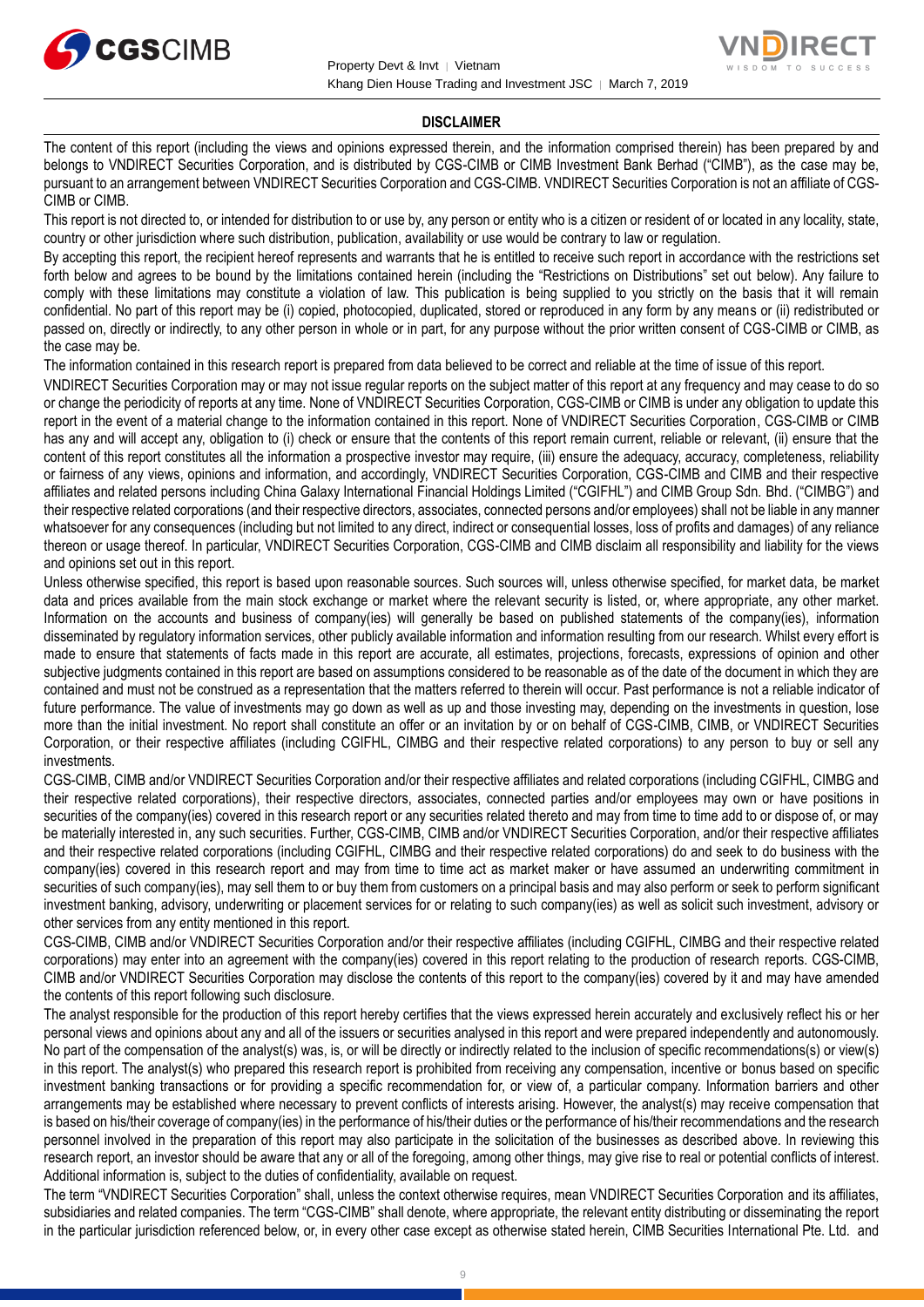



its affiliates, subsidiaries and related corporations.

#### **CGS-CIMB**

| Country     | <b>CGS-CIMB Entity</b>                             | <b>Regulated by</b>                                             |
|-------------|----------------------------------------------------|-----------------------------------------------------------------|
| Hong Kong   | <b>CGS-CIMB Securities Limited</b>                 | Securities and Futures Commission Hong Kong                     |
| India       | <b>CGS-CIMB Securities (India) Private Limited</b> | Securities and Exchange Board of India (SEBI)                   |
| Indonesia   | PT CGS-CIMB Sekuritas Indonesia                    | Financial Services Authority of Indonesia                       |
| Singapore   | CGS-CIMB Research Pte. Ltd.                        | Monetary Authority of Singapore                                 |
| South Korea | CGS-CIMB Securities Limited, Korea Branch          | Financial Services Commission and Financial Supervisory Service |
| Thailand    | CGS-CIMB Securities (Thailand) Co. Ltd.            | Securities and Exchange Commission Thailand                     |

#### **CIMB**

| ∶ountr\  | <b>CIML</b><br>.<br>- -<br>Entity            | b٧<br>--- -<br>.<br>παιει                                |
|----------|----------------------------------------------|----------------------------------------------------------|
| Malavsia | CIMB<br>Berhad<br>Investment<br>レヘハレ<br>Dank | Malavsia<br>`ommissior<br>$\sim$<br>urities<br>vv.<br>ುರ |

(i) As of March 7, 2019 VNDIRECT Securities Corporation has a proprietary position in the securities (which may include but not limited to shares, warrants, call warrants and/or any other derivatives) in the following company or companies covered or recommended in this report: (a) -

(ii) As of March 7, 2019, the analyst(s) who prepared this report, and the associate(s), has / have an interest in the securities (which may include but not limited to shares, warrants, call warrants and/or any other derivatives) in the following company or companies covered or recommended in this report:

(a) -

This report does not purport to contain all the information that a prospective investor may require. CGS-CIMB, and VNDIRECT Securities Corporation and their respective affiliates (including CGIFHL, CIMBG and their related corporations) do not make any guarantee, representation or warranty, express or implied, as to the adequacy, accuracy, completeness, reliability or fairness of any such information and opinion contained in this report. None of CGS-CIMB, CIMB and VNDIRECT Securities Corporation and their respective affiliates nor their related persons (including CGIFHL, CIMBG and their related corporations) shall be liable in any manner whatsoever for any consequences (including but not limited to any direct, indirect or consequential losses, loss of profits and damages) of any reliance thereon or usage thereof.

This report is general in nature and has been prepared for information purposes only. It is intended for circulation amongst CGS-CIMB's, CIMB's and their respective affiliates' (including CGIFHL's, CIMBG's and their respective related corporations') clients generally and does not have regard to the specific investment objectives, financial situation and the particular needs of any specific person who may receive this report. The information and opinions in this report are not and should not be construed or considered as an offer, recommendation or solicitation to buy or sell the subject securities, related investments or other financial instruments or any derivative instrument, or any rights pertaining thereto.

Investors are advised to make their own independent evaluation of the information contained in this research report, consider their own individual investment objectives, financial situation and particular needs and consult their own professional and financial advisers as to the legal, business, financial, tax and other aspects before participating in any transaction in respect of the securities of company(ies) covered in this research report. The securities of such company(ies) may not be eligible for sale in all jurisdictions or to all categories of investors.

**Australia:** Despite anything in this report to the contrary, this research is provided in Australia by CGS-CIMB Securities (Singapore) Pte. Ltd. and CGS-CIMB Securities (Hong Kong) Limited. This research is only available in Australia to persons who are "wholesale clients" (within the meaning of the Corporations Act 2001 (Cth) and is supplied solely for the use of such wholesale clients and shall not be distributed or passed on to any other person. You represent and warrant that if you are in Australia, you are a "wholesale client". This research is of a general nature only and has been prepared without taking into account the objectives, financial situation or needs of the individual recipient. CGS-CIMB Securities (Singapore) Pte. Ltd. and CGS-CIMB Securities (Hong Kong) Limited do not hold, and are not required to hold an Australian financial services license. CGS-CIMB Securities (Singapore) Pte. Ltd. and CGS-CIMB Securities (Hong Kong) Limited rely on "passporting" exemptions for entities appropriately licensed by the Monetary Authority of Singapore (under ASIC Class Order 03/1102) and the Securities and Futures Commission in Hong Kong (under ASIC Class Order 03/1103).

**Canada:** This research report has not been prepared in accordance with the disclosure requirements of Dealer Member Rule 3400 – Research Restrictions and Disclosure Requirements of the Investment Industry Regulatory Organization of Canada. For any research report distributed by CIBC, further disclosures related to CIBC conflicts of interest can be found at https://researchcentral.cibcwm.com.

**China:** For the purpose of this report, the People's Republic of China ("PRC") does not include the Hong Kong Special Administrative Region, the Macau Special Administrative Region or Taiwan. The distributor of this report has not been approved or licensed by the China Securities Regulatory Commission or any other relevant regulatory authority or governmental agency in the PRC. This report contains only marketing information. The distribution of this report is not an offer to buy or sell to any person within or outside PRC or a solicitation to any person within or outside of PRC to buy or sell any instruments described herein. This report is being issued outside the PRC to a limited number of institutional investors and may not be provided to any person other than the original recipient and may not be reproduced or used for any other purpose.

**France:** Only qualified investors within the meaning of French law shall have access to this report. This report shall not be considered as an offer to subscribe to, or used in connection with, any offer for subscription or sale or marketing or direct or indirect distribution of financial instruments and it is not intended as a solicitation for the purchase of any financial instrument.

**Germany:** This report is only directed at persons who are professional investors as defined in sec 31a(2) of the German Securities Trading Act (WpHG). This publication constitutes research of a non-binding nature on the market situation and the investment instruments cited here at the time of the publication of the information.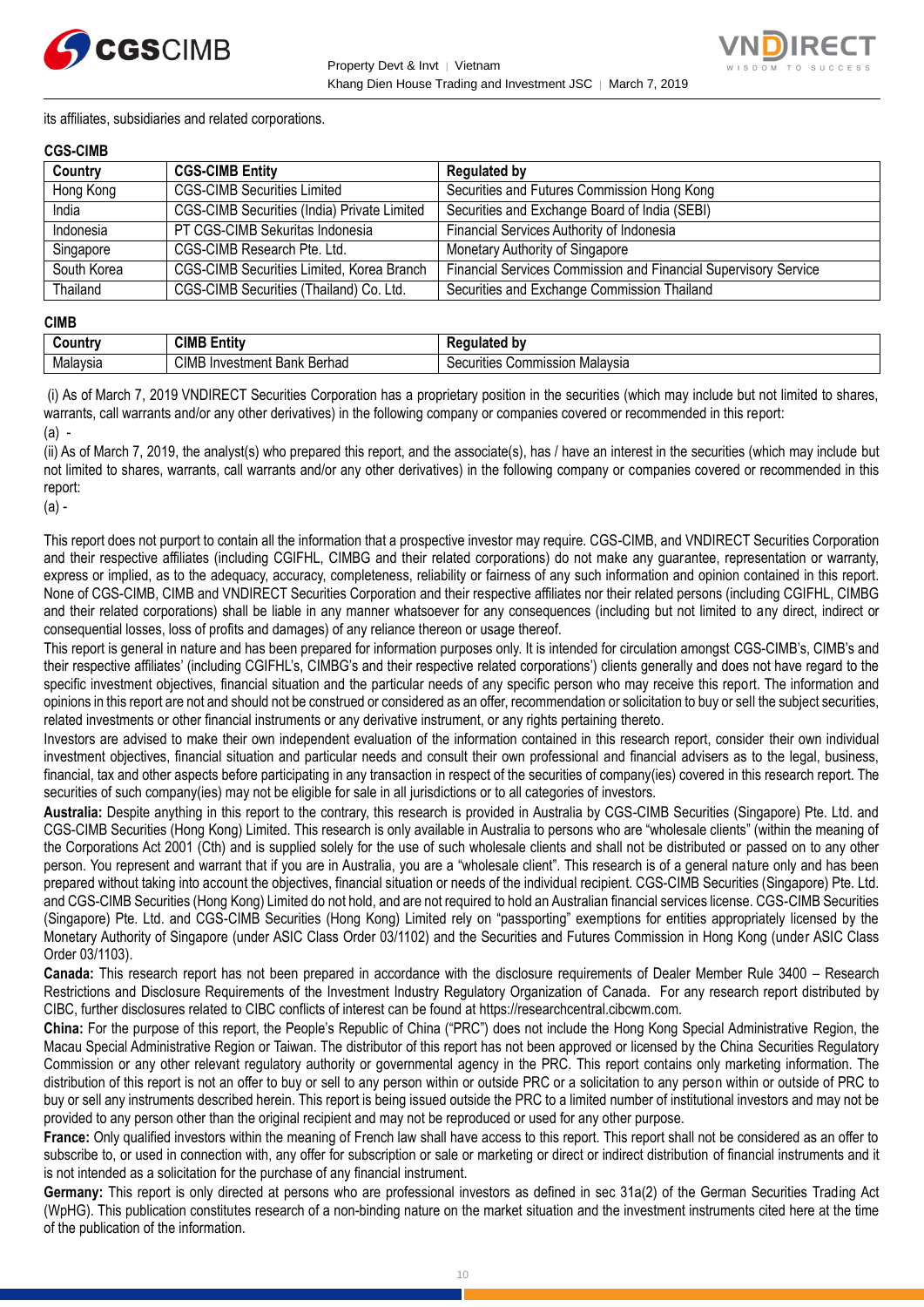



The current prices/yields in this issue are based upon closing prices from Bloomberg as of the day preceding publication. Please note that neither the German Federal Financial Supervisory Agency (BaFin), nor any other supervisory authority exercises any control over the content of this report.

**Hong Kong:** This report is issued and distributed in Hong Kong by CGS-CIMB Securities (Hong Kong) Limited ("CHK") which is licensed in Hong Kong by the Securities and Futures Commission for Type 1 (dealing in securities), Type 4 (advising on securities) and Type 6 (advising on corporate finance) activities. Any investors wishing to purchase or otherwise deal in the securities covered in this report should contact the Head of Sales at CGS-CIMB Securities (Hong Kong) Limited. The views and opinions in this research report are of VNDIRECT Securities Corporation as of the date hereof and are subject to change. If the Financial Services and Markets Act of the United Kingdom or the rules of the Financial Conduct Authority apply to a recipient, our obligations owed to such recipient therein are unaffected. CHK has no obligation to update its opinion or the information in this research report.

CHK does not make a market on other securities mentioned in the report.

**India:** This report is issued and distributed in India by CGS-CIMB Securities (India) Private Limited ("CIMB India") which is registered with the National Stock Exchange of India Limited and BSE Limited as a trading and clearing member under the Securities and Exchange Board of India (Stock Brokers and Sub-Brokers) Regulations, 1992. In accordance with the provisions of Regulation 4(g) of the Securities and Exchange Board of India (Investment Advisers) Regulations, 2013, CGS-CIMB India is not required to seek registration with the Securities and Exchange Board of India ("SEBI") as an Investment Adviser. CGS-CIMB India is registered with SEBI as a Research Analyst pursuant to the SEBI (Research Analysts) Regulations, 2014 ("Regulations").

This report does not take into account the particular investment objectives, financial situations, or needs of the recipients. It is not intended for and does not deal with prohibitions on investment due to law/jurisdiction issues etc. which may exist for certain persons/entities. Recipients should rely on their own investigations and take their own professional advice before investment.

The report is not a "prospectus" as defined under Indian Law, including the Companies Act, 2013, and is not, and shall not be, approved by, or filed or registered with, any Indian regulator, including any Registrar of Companies in India, SEBI, any Indian stock exchange, or the Reserve Bank of India. No offer, or invitation to offer, or solicitation of subscription with respect to any such securities listed or proposed to be listed in India is being made, or intended to be made, to the public, or to any member or section of the public in India, through or pursuant to this report.

The research analysts, strategists or economists principally responsible for the preparation of this research report are segregated from the other activities of CGS-CIMB India and they have received compensation based upon various factors, including quality, accuracy and value of research, firm profitability or revenues, client feedback and competitive factors. Research analysts', strategists' or economists' compensation is not linked to investment banking or capital markets transactions performed or proposed to be performed by CGS-CIMB India or its affiliates.

CGS-CIMB India has not received any investment banking related compensation from the companies mentioned in the report in the past 12 months. CGS-CIMB India has not received any compensation from the companies mentioned in the report in the past 12 months.

**Indonesia:** This report is issued and distributed by PT CGS-CIMB Sekuritas Indonesia ("CGS-CIMB Indonesia"). The views and opinions in this research report are our own as of the date hereof and are subject to change. CGS-CIMB Indonesia has no obligation to update its opinion or the information in this research report. Neither this report nor any copy hereof may be distributed in Indonesia or to any Indonesian citizens wherever they are domiciled or to Indonesian residents except in compliance with applicable Indonesian capital market laws and regulations.

This research report is not an offer of securities in Indonesia. The securities referred to in this research report have not been registered with the Financial Services Authority (Otoritas Jasa Keuangan) pursuant to relevant capital market laws and regulations, and may not be offered or sold within the territory of the Republic of Indonesia or to Indonesian citizens through a public offering or in circumstances which constitute an offer within the meaning of the Indonesian capital market law and regulations.

**Ireland:** CGS-CIMB is not an investment firm authorised in the Republic of Ireland and no part of this document should be construed as CGS-CIMB acting as, or otherwise claiming or representing to be, an investment firm authorised in the Republic of Ireland.

**Malaysia:** This report is distributed in Malaysia by CIMB solely for the benefit of and for the exclusive use of our clients. Recipients of this report are to contact CIMB, at 17th Floor Menara CIMB No. 1 Jalan Stesen Sentral 2, Kuala Lumpur Sentral 50470 Kuala Lumpur, Malaysia, in respect of any matters arising from or in connection with this report. CIMB has no obligation to update, revise or reaffirm its opinion or the information in this research reports after the date of this report.

**New Zealand:** In New Zealand, this report is for distribution only to persons who are wholesale clients pursuant to section 5C of the Financial Advisers Act 2008.

**Singapore:** This report is issued and distributed by CGS-CIMB Research Pte Ltd ("CGS-CIMBR"). CGS-CIMBR is a financial adviser licensed under the Financial Advisers Act, Cap 110 ("FAA") for advising on investment products, by issuing or promulgating research analyses or research reports, whether in electronic, print or other form. Accordingly CGS-CIMBR is a subject to the applicable rules under the FAA unless it is able to avail itself to any prescribed exemptions.

Recipients of this report are to contact CGS-CIMB Research Pte Ltd, 50 Raffles Place, #16-02 Singapore Land Tower, Singapore in respect of any matters arising from, or in connection with this report. CGS-CIMBR has no obligation to update its opinion or the information in this research report. This publication is strictly confidential and is for private circulation only. If you have not been sent this report by CGS-CIMBR directly, you may not rely, use or disclose to anyone else this report or its contents.

If the recipient of this research report is not an accredited investor, expert investor or institutional investor, CGS-CIMBR accepts legal responsibility for the contents of the report without any disclaimer limiting or otherwise curtailing such legal responsibility. If the recipient is an accredited investor, expert investor or institutional investor, the recipient is deemed to acknowledge that CGS-CIMBR is exempt from certain requirements under the FAA and its attendant regulations, and as such, is exempt from complying with the following :

(a) Section 25 of the FAA (obligation to disclose product information);

(b) Section 27 (duty not to make recommendation with respect to any investment product without having a reasonable basis where you may be reasonably expected to rely on the recommendation) of the FAA;

(c) MAS Notice on Information to Clients and Product Information Disclosure [Notice No. FAA-N03];

(d) MAS Notice on Recommendation on Investment Products [Notice No. FAA-N16];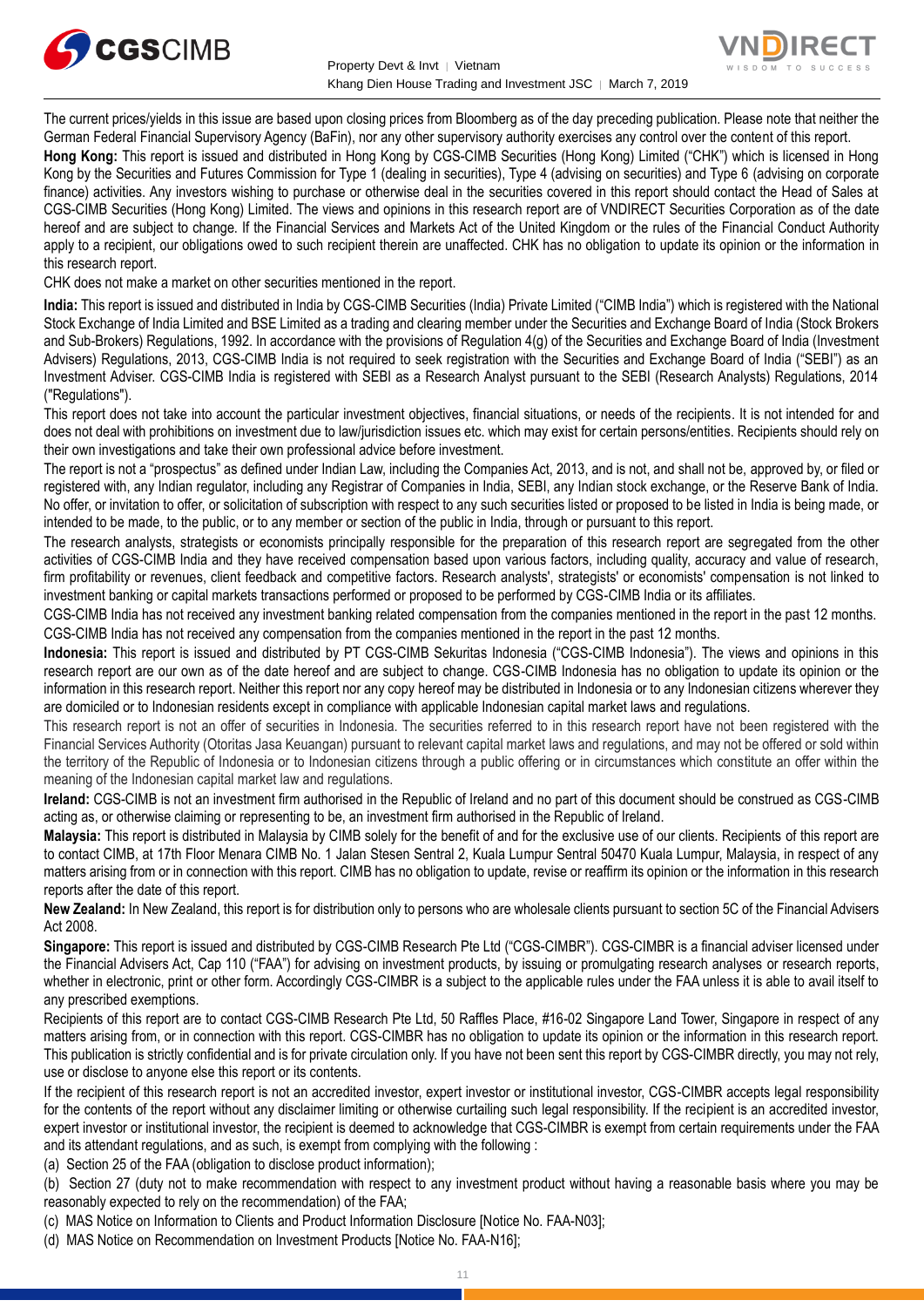



(e) Section 36 (obligation on disclosure of interest in securities), and

(f) any other laws, regulations, notices, directive, guidelines, circulars and practice notes which are relates to the above, to the extent permitted by applicable laws, as may be amended from time to time, and any other laws, regulations, notices, directive, guidelines, circulars, and practice notes as we may notify you from time to time. In addition, the recipient who is an accredited investor, expert investor or institutional investor acknowledges that a CGS-CIMBR is exempt from Section 27 of the FAA, the recipient will also not be able to file a civil claim against CGS-CIMBR for any loss or damage arising from the recipient's reliance on any recommendation made by CGS-CIMBR which would otherwise be a right that is available to the recipient under Section 27 of the FAA, the recipient will also not be able to file a civil claim against CGS-CIMBR for any loss or damage arising from the recipient's reliance on any recommendation made by CGS-CIMBR which would otherwise be a right that is available to the recipient under Section 27 of the FAA.

CGS-CIMBR, its affiliates and related corporations, their directors, associates, connected parties and/or employees may own or have positions in securities of the company(ies) covered in this research report or any securities related thereto and may from time to time add to or dispose of, or may be materially interested in, any such securities. Further, CGS-CIMBR, its affiliates and its related corporations do and seek to do business with the company(ies) covered in this research report and may from time to time act as market maker or have assumed an underwriting commitment in securities of such company(ies), may sell them to or buy them from customers on a principal basis and may also perform or seek to perform significant investment banking, advisory, underwriting or placement services for or relating to such company(ies) as well as solicit such investment, advisory or other services from any entity mentioned in this report.

As of March 7, 2019,, CGS-CIMBR does not have a proprietary position in the recommended securities in this report.

CGS-CIMBR does not make a market on the securities mentioned in the report.

**South Korea:** This report is issued and distributed in South Korea by CGS-CIMB Securities (Hong Kong) Limited, Korea Branch ("CGS-CIMB Korea") which is licensed as a cash equity broker, and regulated by the Financial Services Commission and Financial Supervisory Service of Korea. In South Korea, this report is for distribution only to professional investors under Article 9(5) of the Financial Investment Services and Capital Market Act of Korea ("FSCMA").

**Spain:** This document is a research report and it is addressed to institutional investors only. The research report is of a general nature and not personalised and does not constitute investment advice so, as the case may be, the recipient must seek proper advice before adopting any investment decision. This document does not constitute a public offering of securities.

CGS-CIMB is not registered with the Spanish Comision Nacional del Mercado de Valores to provide investment services.

**Sweden:** This report contains only marketing information and has not been approved by the Swedish Financial Supervisory Authority. The distribution of this report is not an offer to sell to any person in Sweden or a solicitation to any person in Sweden to buy any instruments described herein and may not be forwarded to the public in Sweden.

**Switzerland:** This report has not been prepared in accordance with the recognized self-regulatory minimal standards for research reports of banks issued by the Swiss Bankers' Association (Directives on the Independence of Financial Research).

**Thailand:** This report is issued and distributed by CGS-CIMB Securities (Thailand) Co. Ltd. ("CGS-CIMB Thailand") based upon sources believed to be reliable (but their accuracy, completeness or correctness is not guaranteed). The statements or expressions of opinion herein were arrived at after due and careful consideration for use as information for investment. Such opinions are subject to change without notice and CGS-CIMB Thailand has no obligation to update its opinion or the information in this research report.

CGS-CIMB Thailand may act or acts as Market Maker, and issuer and offerer of Derivative Warrants and Structured Note which may have the following securities as its underlying securities. Investors should carefully read and study the details of the derivative warrants in the prospectus before making investment decisions.

AAV, ADVANC, AMATA, ANAN, AOT, AP, BA, BANPU, BBL, BCH, BCP, BCPG, BDMS, BEAUTY, BEC, BEM, BJC, BH, BIG, BLA, BLAND, BPP, BTS, CBG, CENTEL, CHG, CK, CKP, COM7, CPALL, CPF, CPN, DELTA, DTAC, EA, EGCO, EPG, GFPT, GLOBAL, GLOW, GPSC, GUNKUL, HMPRO, INTUCH, IRPC, ITD, IVL, KBANK, KCE, KKP, KTB, KTC, LH, LHBANK, LPN, MAJOR, MALEE, MEGA, MINT, MONO, MTLS, PLANB, PSH, PTL, PTG, PTT, PTTEP, PTTGC, QH, RATCH, ROBINS, S, SAWAD, SCB, SCC, SCCC, SIRI, SPALI, SPRC, STEC, STPI, SUPER, TASCO, TCAP, THAI, THANI, THCOM, TISCO, TKN, TMB, TOP, TPIPL, TRUE, TTA, TU, TVO, UNIQ, VGI, WHA, WORK.

#### **Corporate Governance Report:**

The disclosure of the survey result of the Thai Institute of Directors Association ("IOD") regarding corporate governance is made pursuant to the policy of the Office of the Securities and Exchange Commission. The survey of the IOD is based on the information of a company listed on the Stock Exchange of Thailand and the Market for Alternative Investment disclosed to the public and able to be accessed by a general public investor. The result, therefore, is from the perspective of a third party. It is not an evaluation of operation and is not based on inside information.

The survey result is as of the date appearing in the Corporate Governance Report of Thai Listed Companies. As a result, the survey result may be changed after that date. CGS-CIMB Thailand does not confirm nor certify the accuracy of such survey result.

| <b>Score</b><br><b>Range:</b> | 100<br>90                                | $80 -$<br>89 | 70<br>$\overline{\phantom{a}}$<br>. | $\rightarrow$<br>. .<br>Below<br>⊺∪ or | No<br>Result<br>iurvev<br>ັບ |
|-------------------------------|------------------------------------------|--------------|-------------------------------------|----------------------------------------|------------------------------|
| Description:                  | Lynnllon <sup>+</sup><br>- ^ ~ * * * * * | Good<br>∨er∖ | 000ن                                | N/A                                    |                              |

**United Arab Emirates:** The distributor of this report has not been approved or licensed by the UAE Central Bank or any other relevant licensing authorities or governmental agencies in the United Arab Emirates. This report is strictly private and confidential and has not been reviewed by, deposited or registered with UAE Central Bank or any other licensing authority or governmental agencies in the United Arab Emirates. This report is being issued outside the United Arab Emirates to a limited number of institutional investors and must not be provided to any person other than the original recipient and may not be reproduced or used for any other purpose. Further, the information contained in this report is not intended to lead to the sale of investments under any subscription agreement or the conclusion of any other contract of whatsoever nature within the territory of the United Arab Emirates.

**United Kingdom and European Economic Area (EEA):** In the United Kingdom and European Economic Area, this material is also being distributed by CGS-CIMB Securities (UK) Limited ("CGS-CIMB UK"). CGS-CIMB UK is authorized and regulated by the Financial Conduct Authority and its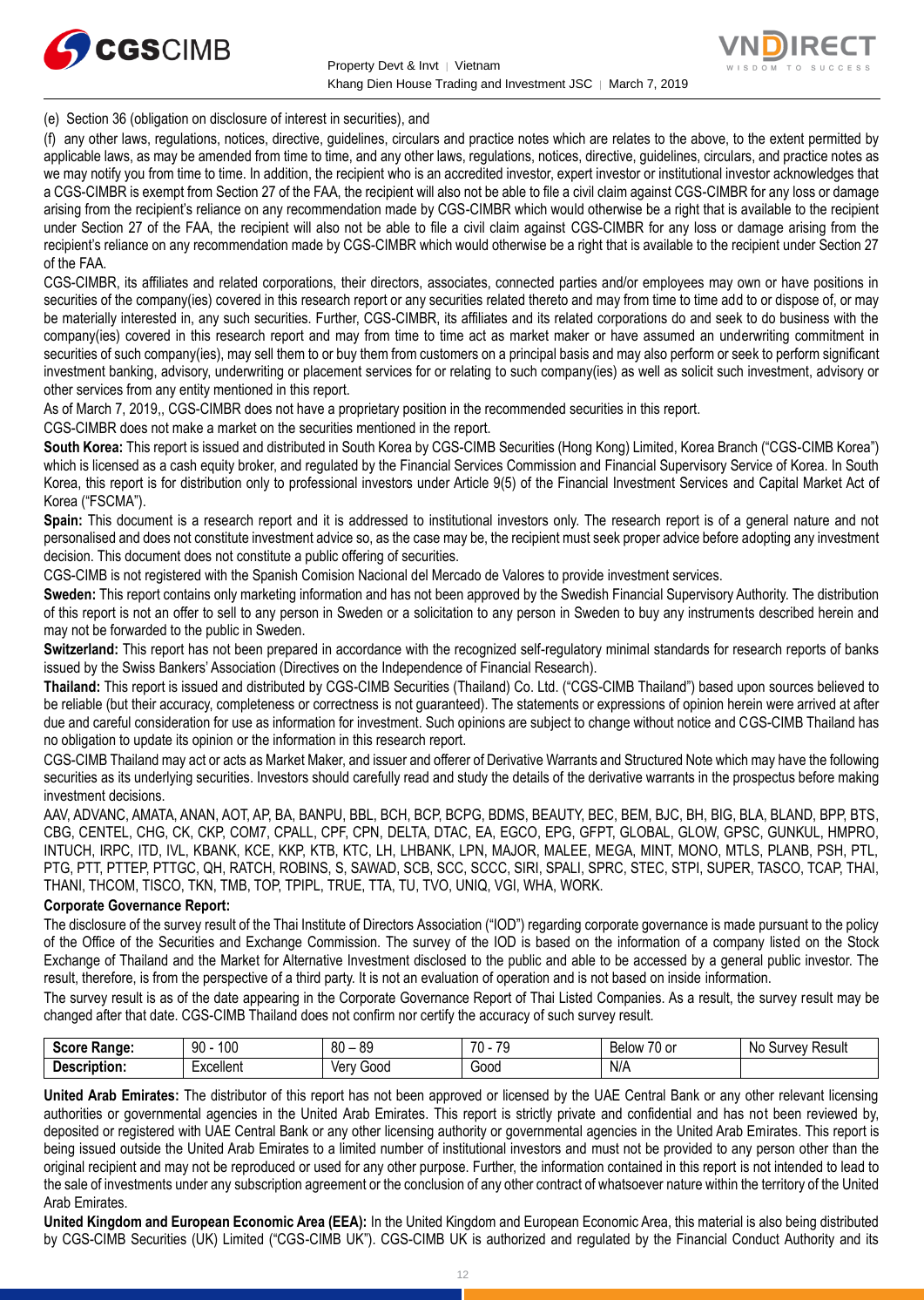



registered office is at 27 Knightsbridge, London, SW1X7YB. The material distributed by CGS-CIMB UK has been prepared in accordance with CGS-CIMB's policies for managing conflicts of interest arising as a result of publication and distribution of this material. This material is for distribution only to, and is solely directed at, selected persons on the basis that those persons: (a) are eligible counterparties and professional clients of CGS-CIMB UK; (b) have professional experience in matters relating to investments falling within Article 19(5) of the Financial Services and Markets Act 2000 (Financial Promotion) Order 2005 (as amended, the "Order"), (c) fall within Article 49(2)(a) to (d) ("high net worth companies, unincorporated associations etc") of the Order; (d) are outside the United Kingdom subject to relevant regulation in each jurisdiction, material(all such persons together being referred to as "relevant persons"). This material is directed only at relevant persons and must not be acted on or relied on by persons who are not relevant persons. Any investment or investment activity to which this material relates is available only to relevant persons and will be engaged in only with relevant persons.

Where this material is labelled as non-independent, it does not provide an impartial or objective assessment of the subject matter and does not constitute independent "research" (cannot remove research from here under the applicable rules of the Financial Conduct Authority in the UK. Consequently, any such non-independent material will not have been prepared in accordance with legal requirements designed to promote the independence of research (cannot remove research from here) and will not subject to any prohibition on dealing ahead of the dissemination of research. Any such non-independent material must be considered as a marketing communication.

**United States:** This research report is distributed in the United States of America by CGS-CIMB Securities (USA) Inc, a U.S. registered broker-dealer and a related company of CGS-CIMB Research Pte Ltd, PT CGS-CIMB Sekuritas Indonesia, CGS-CIMB Securities (Thailand) Co. Ltd, CGS-CIMB Securities (Hong Kong) Limited, CGS-CIMB Securities (India) Private Limited, and is distributed solely to persons who qualify as "U.S. Institutional Investors" as defined in Rule 15a-6 under the Securities and Exchange Act of 1934. This communication is only for Institutional Investors whose ordinary business activities involve investing in shares, bonds, and associated securities and/or derivative securities and who have professional experience in such investments. Any person who is not a U.S. Institutional Investor or Major Institutional Investor must not rely on this communication. The delivery of this research report to any person in the United States of America is not a recommendation to effect any transactions in the securities discussed herein, or an endorsement of any opinion expressed herein. CGS-CIMB Securities (USA) Inc, is a FINRA/SIPC member and takes responsibility for the content of this report. For further information or to place an order in any of the above-mentioned securities please contact a registered representative of CGS-CIMB Securities (USA) Inc.

CGS-CIMB Securities (USA) Inc. does not make a market on other securities mentioned in the report.

CGS-CIMB Securities (USA) Inc. has not managed or co-managed a public offering of any of the securities mentioned in the past 12 months.

CGS-CIMB Securities (USA) Inc. has not received compensation for investment banking services from any of the company mentioned in the past 12 months.

CGS-CIMB Securities (USA) Inc. neither expects to receive nor intends to seek compensation for investment banking services from any of the company mentioned within the next 3 months.

**Other jurisdictions:** In any other jurisdictions, except if otherwise restricted by laws or regulations, this report is only for distribution to professional, institutional or sophisticated investors as defined in the laws and regulations of such jurisdictions. entioned within the next 3 months.<br> **ther jurisdictions:** In any other jurisdictions, except if otherwise restricted by laws<br>
stitutional or sophisticated investors as defined in the laws and regulations of such j<br>
Distrib

| <b>Other jurisdictions:</b> In any other jurisdictions, except if otherwise restricted by laws or regulations, this report is only for distribution to<br>institutional or sophisticated investors as defined in the laws and regulations of such jurisdictions. |                                                                                                    |                         |                                |  |
|------------------------------------------------------------------------------------------------------------------------------------------------------------------------------------------------------------------------------------------------------------------|----------------------------------------------------------------------------------------------------|-------------------------|--------------------------------|--|
|                                                                                                                                                                                                                                                                  | Distribution of stock ratings and investment banking clients for quarter ended on 31 December 2018 |                         |                                |  |
|                                                                                                                                                                                                                                                                  | 758 companies under coverage for quarter ended on 31 December 2018                                 |                         |                                |  |
|                                                                                                                                                                                                                                                                  |                                                                                                    | Rating Distribution (%) | Investment Banking clients (%) |  |
|                                                                                                                                                                                                                                                                  | Add                                                                                                | 61.2%                   | 4.2%                           |  |
|                                                                                                                                                                                                                                                                  | Hold                                                                                               | 25.1%                   | 2.1%                           |  |
|                                                                                                                                                                                                                                                                  | Reduce                                                                                             | 13.7%                   | 0.4%                           |  |
|                                                                                                                                                                                                                                                                  |                                                                                                    |                         |                                |  |

**Spitzer Chart for stock being researched ( 2 year data )** 

#### **Khang Dien House Trading and Investment JSC (KDH VN)**



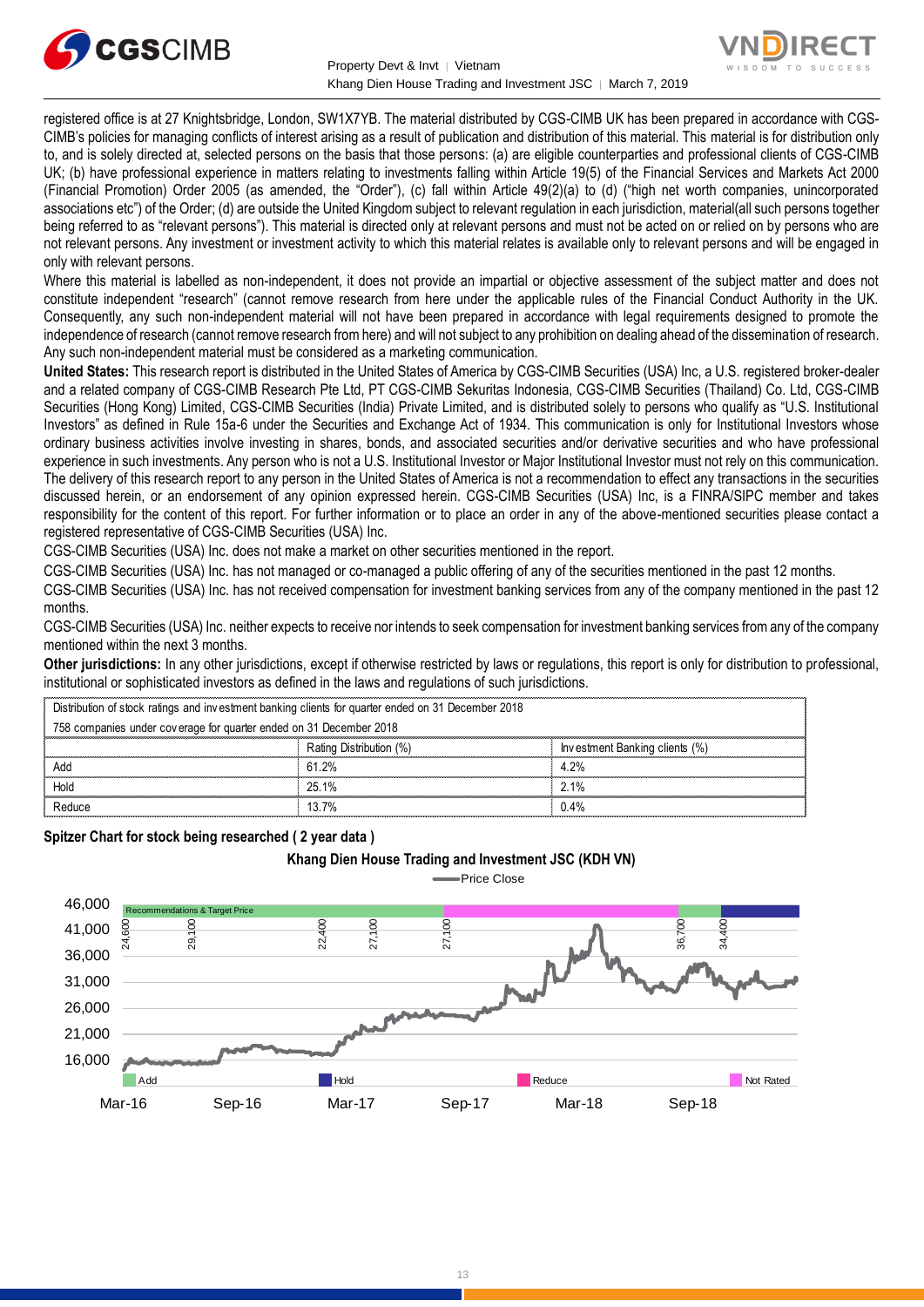



#### **Corporate Governance Report of Thai Listed Companies (CGR). CG Rating by the Thai Institute of Directors Association (Thai IOD) in 2018, Anti-Corruption 2018**

**ADVANC** – Excellent, Certified, **AEONTS** – Good, n/a, **AH** – Very Good, n/a, **AMATA** – Excellent, Declared, **ANAN** – Excellent, Declared, **AOT** – Excellent, Declared, **AP** – Excellent, Certified, **ASP** – Very Good, Certified, **BANPU** – Excellent, Certified, **BAY** – Excellent, Certified, **BBL** – Very Good, Certified, **BCH** – Good, Certified, **BCP** - Excellent, Certified, **BCPG** – Excellent, Certified, **BEM** – Very Good, n/a, **BDMS** – Very Good, n/a, **BEAUTY** – Good, n/a, **BEC** – Very Good, n/a, , **BGRIM** – Very Good, Declared, **BH** - Good, n/a, **BJC** – Very Good, Declared, **BJCHI** – Very Good, Certified, **BPP** – Very Good, Declared, **BR** - Good, Declared, **BTS** - Excellent, Certified, **CBG** – Very Good, n/a, **CCET** – Good, n/a, **CENTEL** – Very Good, Certified, **CHG** – Very Good, Declared, **CK** – Excellent, n/a, **COL** – Excellent, Declared, **CPALL** – Very Good, Certified, **CPF** – Excellent, Certified, **CPN** - Excellent, Certified, **DELTA** - Excellent, n/a, **DEMCO** – Excellent, Certified, **DDD** – Very Good, Declared, **DIF** – not available, n/a, **DTAC** – Excellent, Certified, **EA** – Excellent, n/a, **ECL** – Very Good, Certified, **EGCO** - Excellent, Certified, **EPG** – Very Good, n/a, **ERW** – Very Good, n/a, **GFPT** - Excellent, Certified, **GGC** – Excellent, Certified, **GLOBAL** – Very Good, n/a, **GLOW** – Very Good, Certified, **GPSC** – Excellent, Certified, **GULF** – Very Good, n/a, **GUNKUL** – Excellent, Certified, **HANA** - Excellent, Certified, **HMPRO** - Excellent, Certified, **HREIT** - Excellent, Certified **ICHI** – Excellent, Declared, **HUMAN** – not available, n/a, **III** – Good, n/a, **INTUCH** - Excellent, Certified, **IRPC** – Excellent, Certified, **ITD**\* – Very Good, n/a, **IVL** - Excellent, Certified, **JASIF** – not available, n/a, **KBANK** - Excellent, Certified, **KCE** - Excellent, Certified, **KKP** – Excellent, Certified, **KSL** – Excellent, Certified, **KTB** - Excellent, Certified, **KTC** – Excellent, Certified, **LH** - Very Good, n/a, **LPN** – Excellent, Certified, **M** – Very Good, Certified, **MACO** – Very Good, n/a, **MAJOR** – Very Good, n/a, **MAKRO** – Excellent, Declared, **MALEE** – Very Good, Certified, **MC** – Very Good, Certified, **MCOT** – Excellent, Certified, **MEGA** – Very Good, n/a, **MINT** - Excellent, Certified, **MTC** – Excellent, Declared, **NETBAY** – Good, n/a, **PLANB** – Excellent, Declared, **PLAT** – Very Good, Certified, **PSH** – Excellent, Certified, **PSTC** – Good, Certified, **PTT** - Excellent, Certified, **PTTEP** - Excellent, Certified, **PTTGC** - Excellent, Certified, **QH** – Excellent, Certified, **RATCH** – Excellent, Certified, **ROBINS** – Excellent, Certified, **RS** – Very Good, n/a, **RSP** – not available, n/a, **SAMART** - Excellent, n/a, **SAPPE** – Very Good, Declared, **SAT** – Excellent, Certified, **SAWAD** – Very Good, n/a, **SC** – Excellent, Declared, **SCB** - Excellent, Certified, **SCC** – Excellent, Certified, **SCN** – Very Good, Certified, **SF** – Good, n/a, **SIRI** – Very Good, Certified, **SPA** - Good, n/a, **SPALI** - Excellent, n/a, **SPRC** – Excellent, Certified, **STA** – Very Good, Certified, **STEC** – Excellent, n/a, **SVI** – Excellent, Certified, **SYNEX** – Very Good, Declared, **TASCO** – Excellent, Certified, **TCAP** – Excellent, Certified, **TIPCO** – Very Good, Certified, **TISCO** - Excellent, Certified, **TKN** – Very Good, Declared, **TMB** - Excellent, Certified, **TNR** – Very Good, Declared, **TOP** - Excellent, Certified, **TPCH** – Good, n/a, **TPIPP** – Good, n/a, **TRUE** – Excellent, Certified, **TU** – Excellent, Certified, **TVO** – Very Good, Declared, **UNIQ** – Good, n/a, **VGI** – Excellent, Certified, **WHA** – Excellent, Certified, **WHART** – not available, n/a, **WORK** – Good, n/a.

**Companies participating in Thailand's Private Sector Collective Action Coalition Against Corruption programme (Thai CAC) under Thai Institute of Directors (as of August 31, 2018) are categorized into:**

- Companies that have declared their intention to join CAC, and

- Companies certified by CAC

\* The company, its director or management had been reportedly accused for breaching proper corporate governance such as violation of the SEC's regulations or charged with corruption.

### **RECOMMENDATION FRAMEWORK**

| <b>Stock Ratings</b>                                                                                                                                                                                                                                              | Definition:                                                                                                                     |  |  |
|-------------------------------------------------------------------------------------------------------------------------------------------------------------------------------------------------------------------------------------------------------------------|---------------------------------------------------------------------------------------------------------------------------------|--|--|
| Add                                                                                                                                                                                                                                                               | The stock's total return is expected to reach 15% or higher over the next 12 months.                                            |  |  |
| Hold                                                                                                                                                                                                                                                              | The stock's total return is expected to be between negative 10% and positive 15% over the next 12 months.                       |  |  |
| Reduce                                                                                                                                                                                                                                                            | The stock's total return is expected to fall below negative 10% over the next 12 months.                                        |  |  |
| The total expected return of a stock is defined as the sum of the:(i) percentage difference between the target price and the current price and (ii)<br>the forward net dividend yields of the stock. Stock price targets have an investment horizon of 12 months. |                                                                                                                                 |  |  |
| <b>Sector Ratings</b>                                                                                                                                                                                                                                             | Definition:                                                                                                                     |  |  |
| Overweight                                                                                                                                                                                                                                                        | An Overweight rating means stocks in the sector have, on a market cap-weighted basis, a positive absolute<br>recommendation.    |  |  |
| Neutral                                                                                                                                                                                                                                                           | A Neutral rating means stocks in the sector have, on a market cap-weighted basis, a neutral absolute recommendation.            |  |  |
| Underweight                                                                                                                                                                                                                                                       | An Underweight rating means stocks in the sector have, on a market cap-weighted basis, a negative absolute<br>recommendation.   |  |  |
| <b>Country Ratings</b>                                                                                                                                                                                                                                            | Definition:                                                                                                                     |  |  |
| Overweight                                                                                                                                                                                                                                                        | An Overweight rating means investors should be positioned with an above-market weight in this country relative to<br>benchmark. |  |  |
| Neutral                                                                                                                                                                                                                                                           | A Neutral rating means investors should be positioned with a neutral weight in this country relative to benchmark.              |  |  |
| Underweight                                                                                                                                                                                                                                                       | An Underweight rating means investors should be positioned with a below-market weight in this country relative to<br>benchmark. |  |  |

# **Anirban Lahiri – Head of Research**

Email: [anirban.lahiri@vndirect.com.vn](mailto:anirban.lahiri@vndirect.com.vn)

**Nhan LAI, CFA –** Email: [nhan.laithanh@vndirect.com.vn](mailto:nhan.laithanh@vndirect.com.vn)